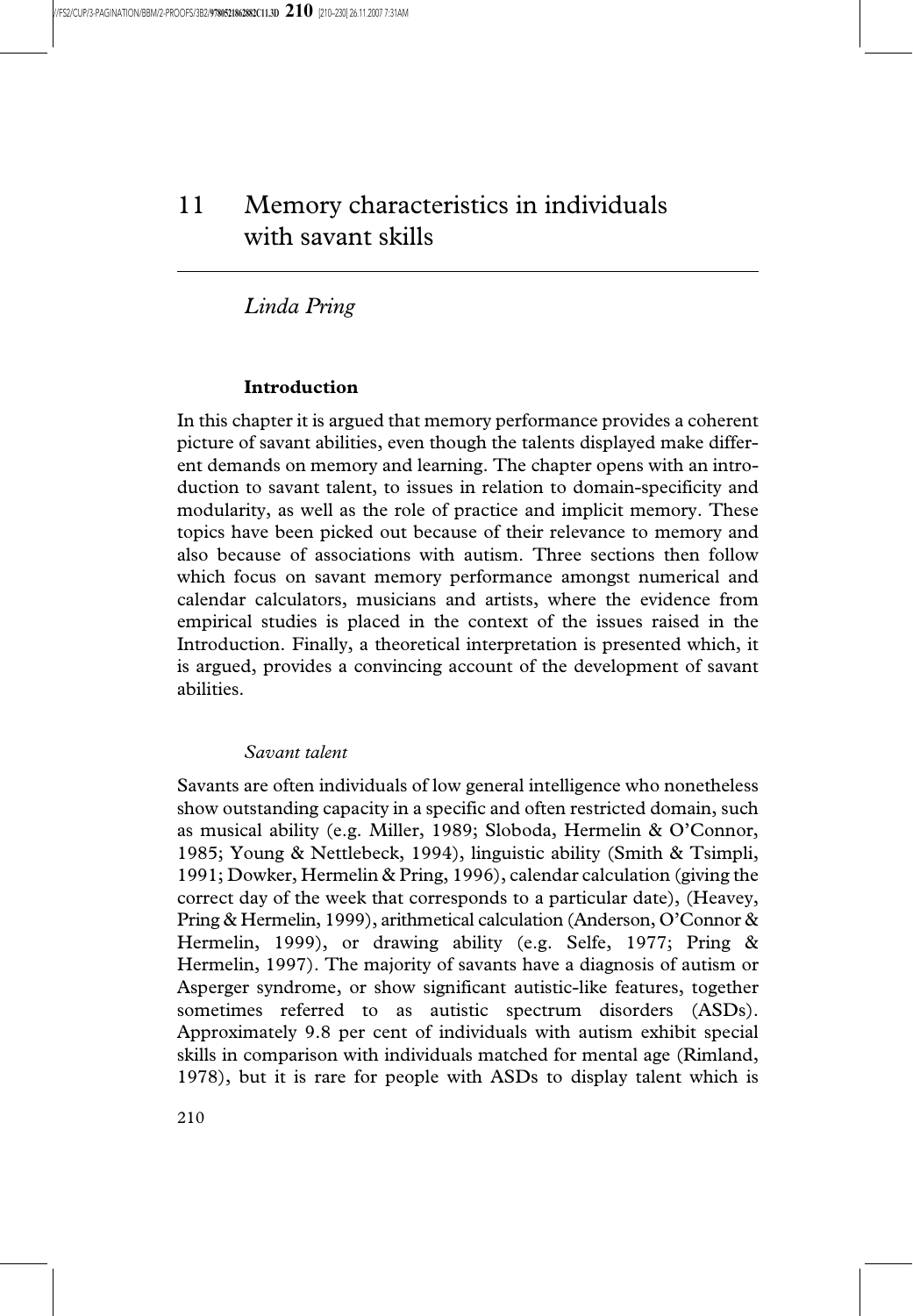exceptional by the standard of cultural norms in the general population. The association between autism and talent has been related to obsessional preoccupations in the restricted area of interest (Hermelin & O'Connor, 1991), to visual impairment (Pring & Tadic, 2005; Treffert, 1989; Miller, 1989), to practice (Howe, Davidson & Sloboda, 1998) and, in particular, to the characteristic cognitive style of information processing found in autism (Pring, Hermelin & Heavey, 1995; Happé, 1999; Frith, 1989).

An uneven intelligence profile is typically found in autism, which is characterized by unexpectedly high scores in tests that require local rather than global, contextual or Gestalt information processing. Thus, although autism is a disorder characterized by impairment, certain cognitive– perceptual strengths are also present (Happé, 1999). According to Frith's weak central coherence theory (Frith, 1989), individuals with autism have difficulty drawing together information in order to construct higher-level meaning in context. Thus in their performance, especially perceptual performance, we see cognitive strategies characterized as weak coherence underlying exceptional skills. Indeed, this may play a significant role in predisposing certain individuals to develop their talents to savant level. Furthermore the adoption of these strategies, such as inhibiting the effects of context and focusing attention on details rather than on wholes, may extend beyond autism to help explain some of the psychological characteristics seen in high-achieving talented individuals drawn from the typical population, such as artists or mathematicians (Pring, Hermelin & Heavey, 1995; Hermelin, 2001).

Individuals displaying exceptional talent, including savants, may pose a challenge to many theories of intelligence, since their performance cannot be understood in terms of conventional intelligence tests and must be considered at least partially independent of general intellectual ability. Theoretical advances have instead turned to a consideration of domainspecific and domain-general processes as a way of understanding highlevel expertise and the expression of talent.

# Modularity and domain-specificity

From a psychological perspective, some would argue that there are more similarities between artists and scientists than differences between them (Root-Bernstein & Root-Bernstein, 2004). It can be argued that the skills needed to express talents are rather similar whatever the domain. The inventor, for example, may be someone who has 'intrinsic motivation towards work ... a problem-finding vision and a problem-solving focus' (Henderson, 2004, p. 120). On the other hand experimental studies of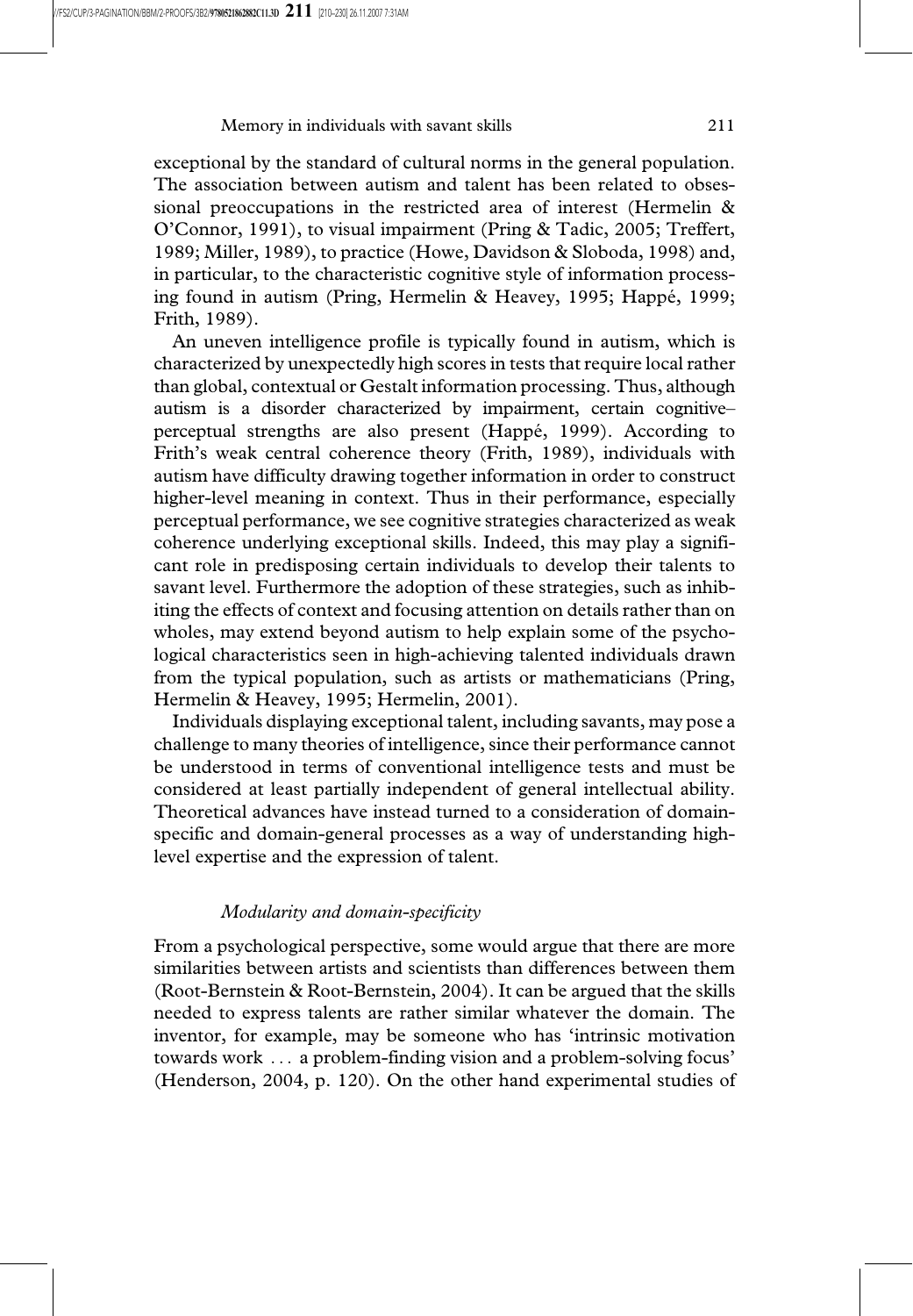the component skills involved in talented performance have favoured the notion that talent and creativity is best considered from a 'domainspecific' viewpoint (e.g. Amabile, 1996; O'Connor & Hermelin, 1988). Winner (2000) argues that talents are unlearned, domain-specific traits that may be developed in favourable circumstances, but that cannot be manufactured. Others have defined talent as the potential for exceptional performance (Detterman, 1993; Feldman & Katzi, 1998) and as such it is more difficult to measure than ability and skill.

With regard to studies with savants, a number have shown that there is a difference between individuals with savant talents in drawing and painting when compared with individuals with a similar diagnosis of autism but no special drawing skills. For example the 'talented' group were significantly faster and more accurate at the Block Design test (Wechsler, 1992) and also at finding hidden or embedded figures from a display that contained either abstract visual patterns or representational pictures (Ryder, 2003; Pring, Hermelin & Heavey, 1995). Perhaps it is not so surprising that individuals with a talent for drawing, whether savant or not, might indeed have superior skills in domain-specific, i.e. visuo-perceptual, tasks (Getzels & Csikszentmihalyi, 1976; Ryder, Pring & Hermelin, 2002).

Such findings can fit well with Fodor's theory of modularity (Fodor, 1983), but can also be understood within a more interactive vision within the developmental neoconstructivist approach suggested by Karmiloff-Smith (2004) where certain brain-based subsystems, or modules, can be informationally encapsulated – in other words they are specific and independent, not only of each other but of general information processing capacity too. This could explain how individuals with low cognitive skills and poor performance on some intelligence tests might still display talent in a restricted domain (O'Connor & Hermelin, 1988). The definition of the term 'modules' has been loose and an appeal to more narrowly defined modules, referred to as 'micro-domains' (Karmiloff-Smith, 1992), such as poetry writing, numbers, music or painting, may be a more appropriate level of description in the context of savant talent.

# Practice and implicit memory

The question of the development of talent in the context of autism remains uncertain. The influence of hormonal imbalance has been cited as a potential factor (Treffert, 2000), and genetic and other biological factors have also been considered, though sometimes rejected (Howe, Davidson & Sloboda, 1998). For example, reports of children with autism who display musical or number talents shared with other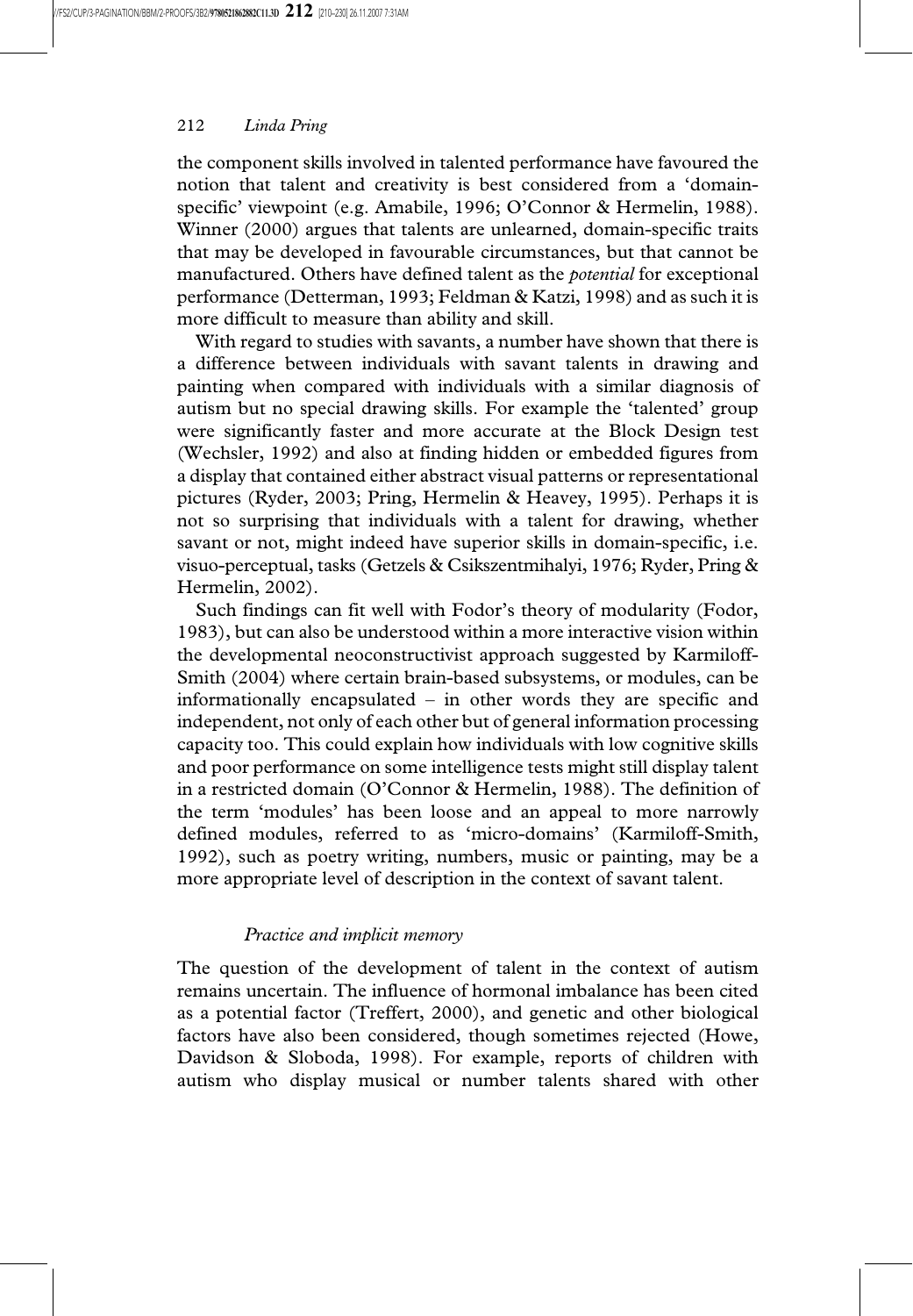nonautistic members of their close family have led to the suggestion that talent is independently heritable. However, some have argued that the concept of talent itself is unhelpful in understanding exceptional performance and that the consequences of extensive practice have far greater explanatory power since, through practice alone, talents or skills may be developed and manifested (Howe, 1991; Howe, Davidson & Sloboda, 1998; Ericsson & Faivre, 1988). Certainly the development of talent has been associated with exceptional interest in, and preoccupation with, the subject domain (Ericcson 2003; Weissberg, 1999), such as is likely to sustain high practice levels. Moreover, in the present context it must be significant that individuals with autism typically display repetitive and obsessional interests. Hermelin and O'Connor (1991) referred to the high degree of obsessional traits in the personalities of the autistic savants they studied, even in relation to a comparison group of individuals with autism. Practice with the subject matter then may be something that comes easily both to individuals with high motivational levels and interest (Howe, Davidson & Sloboda, 1998) and to individuals with autism.

Certainly, long-term memory schemas built up on the back of practice can help to structure knowledge. This can have the consequence of freeing up limited resources as well as allowing individuals to capitalize on expectancies. There is, however, a problem in the use of the term 'practice', since it sidesteps issues concerning the nature of the mechanisms which might be used by savants to establish knowledge in long-term memory (LTM), the LTM knowledge structures that may underlie performance, and the retrieval structures which might be involved. Regarding the issue of retrieval from LTM, the model described by Ericsson & Kintsch (1995) referring to structures that are very complex and can activate both representational and action-based procedures, can be helpful in understanding expert performance. Regarding the mechanisms which might be active in savants' knowledge acquisition, however, there is a specific problem in that practice implies the use of explicitly determined cognitive strategies, whereas in the case of savants, reports seem to describe implicit processes based on simple exposure to the material as the basis for learning in LTM. Yet the explicit or implicit nature of the learning is often not given a great deal of emphasis (e.g. in Gobet's 1997 computational model). Moreover Trehub and Schellenberg (1998) refer to a three-factor model of high ability, arguing that none of the factors of explicit goal setting, evaluation or feedback are evident in savant activity.

Some researchers have appealed to 'rote' memory in connection with savant performance. Miller (1999) in the context of music, for example,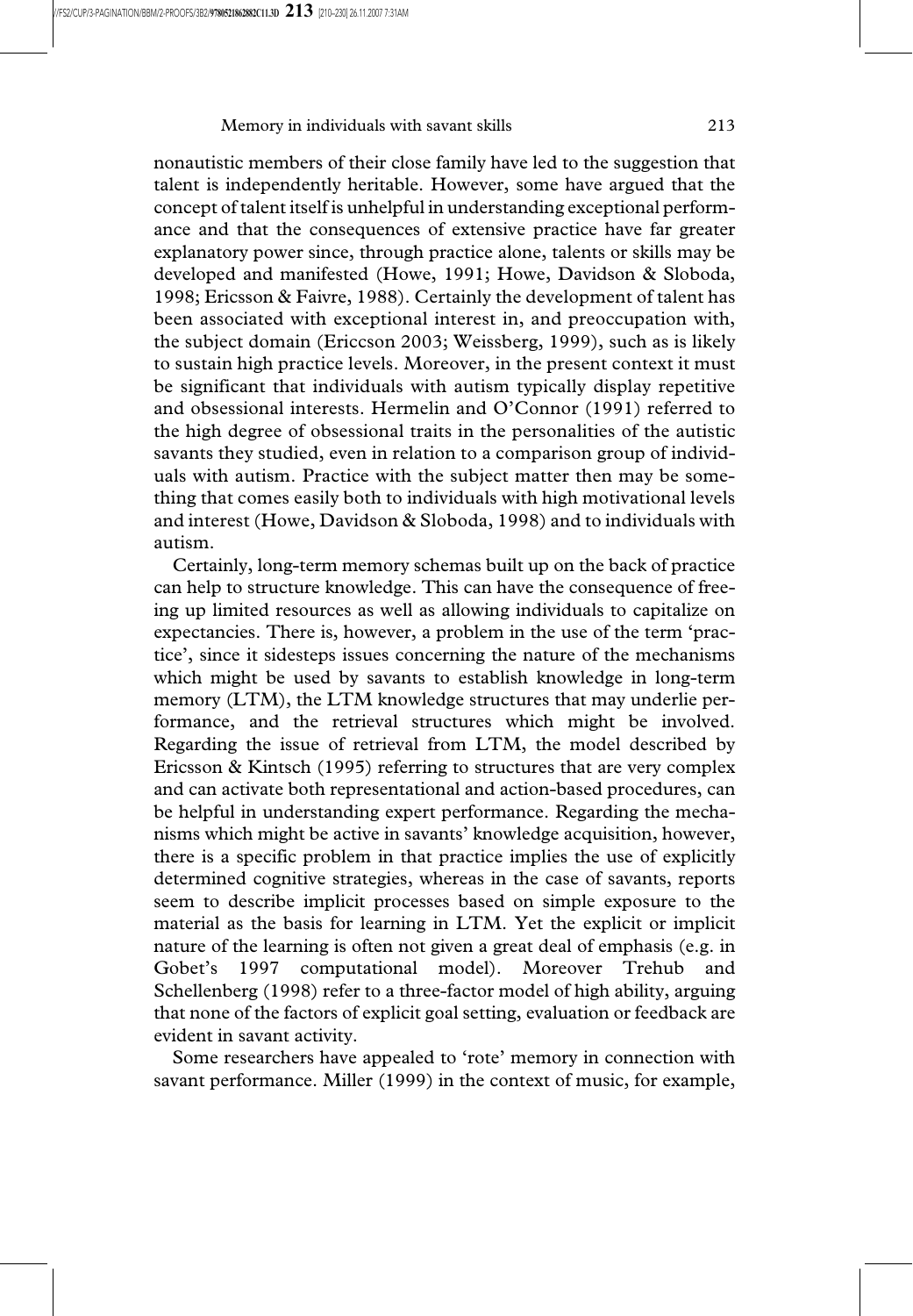identifies three core characteristics of rote memory: that it results in a high-fidelity representation of the original information, involves little reorganisation, and is primarily concerned with the physical aspects of the stimuli resulting in an inflexible and domain-specific output. Horowitz and his colleagues (e.g. Horowitz et al., 1965) also seek to explain the performance of the outstanding calendar and numerical calculating abilities of the twins John and Michael in this way (see Sacks, 1985). However, recent evidence based on group studies, has shown that the information typically involved in the process of number or date calculation, graphic reproduction or musical performance is far from 'undigested' or 'inflexible', as the term rote memory implies, but is instead reliant on highly organized, flexible knowledge structures, capable of being used for generative and creative output (Heavey, Pring & Hermelin, 1999; Hermelin & O'Connor, 1986; Pring & Hermelin, 2002).

Especially important then, in the context of savant performance, is the likelihood that practice or exposure may afford the potential for implicit learning. In his model of learning (ACT\*/ACT-R) Anderson (e.g. 1990) argues for a process of proceduralization that transforms declarative knowledge (explicitly represented) to an 'automated form' – an implicit knowledge system. Anderson's view of thinking and learning is complex, but essentially he argues that expertise is best understood as being based on a knowledge system which is developed piecemeal, dependent on the accrual and tuning of small units, which can be combined to produce complex cognition. Whereas explicit learning is subject to individual differences, implicit learning shows little variation as a function of age or intelligence. There is evidence to suggest that implicit learning is particularly suited to the acquisition of complex skills such as language (Reber, 1992). Reber (1989) for example, found that individuals were able to choose whether strings of words conformed to an artificial grammar, without being able to verbalize the rules for that decision process explicitly. Implicit learning of material can build up a complex but organized knowledge network, independent of cognitively mediated explicit processing of material. However, we still need to learn more about the mechanisms of this nondeclarative long-term memory (Squire & Zola, 1996; Bitan & Karni, 2004). Moreover it is a challenge to find a way of measuring the acquisition of, or indeed memory for, talent-related material in savant syndrome.

The following sections provide some descriptions and discussion of displays of savant skills and empirical studies of memory capacity and performance.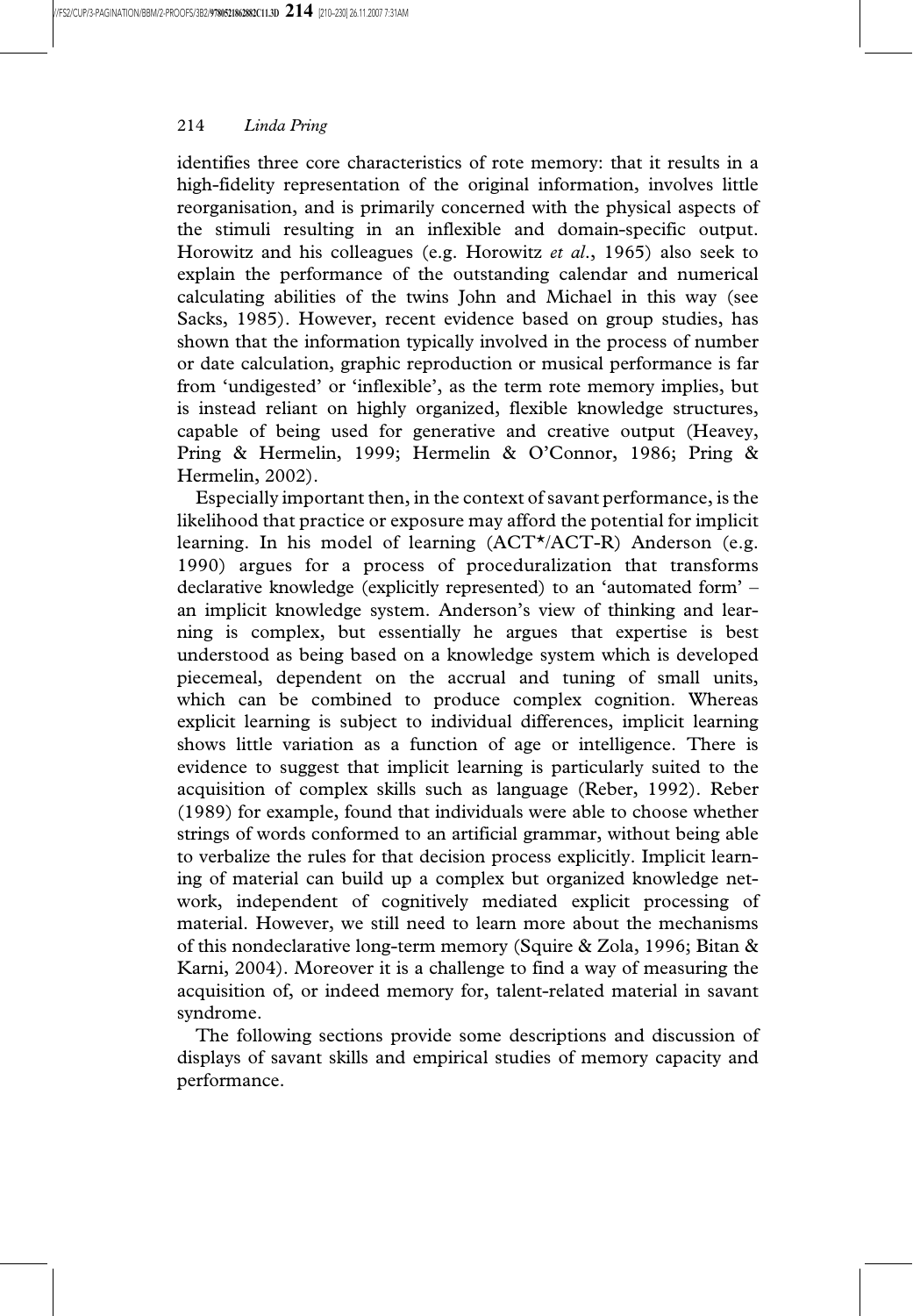# Savant abilities in different domains

# Number and calendar calculators

Although very rare in occurrence, the outstanding performance of savant calculators, especially number calculators, has attracted much interest and been described in the literature (e.g. Smith, 1983; Heavey, 2003). Louis Fleury, for example, was described by Critchley (1979, p. 78) as a 'blind, intractable, destructive imbecile', whose calculation skills included multidigit multiplication and division, squaring, square and cubed roots, and algebra. In an average of four seconds, he could give the square root of any number running into four figures and in only six seconds the cube root of any number into six figures. Prime number calculation is also a skill that arithmetic calculators display. HP, a 31 year-old male with a diagnosis of autism (described by Heavey, 1997) could identify five-digit primes with ease; and Michael, also with a diagnosis of autism, with a nonverbal intelligence quotient (IQ) equivalent on the Raven's Progressive Matrices Test – Revised (Raven, 1998) to 128, but an unscorable test performance on the Peabody Picture Vocabulary Test (Dunn & Dunn, 1981), was able to generate prime numbers and recognize four- or five-digit primes taking about fifty seconds to generate them, and about eleven seconds to accurately identify them (Hermelin & O'Connor, 1990; Anderson, O'Connor & Hermelin, 1999). Often the speed of calculation has been emphasized but at other times it is the prodigious memory involved that has attracted attention. For example, when Jedediah Buxton (1702–72) was given a numerical problem to solve, after five hours of mental calculation (it seems without any written aide memoire), he asked in which direction the line of 28 numbers comprising the answer should be read!

In terms of LTM, a complex hierarchical associative network of number concepts and related numerical material may characterize the knowledge of these savants. How is this acquired? All ten savants described by Heavey (1997) show many autistic tendencies and are likely to fall within the spectrum of autistic disorders, with seven out of ten having a diagnosis of autism. The attention to detail observed in people with autism (see above) is likely to help focus on the basic information whether it is number factors (or for calendrical calculators, day, month or year attributes – see below). In addition, there is ready access to the material: a new date occurs every day and counting is a simple, cognitively undemanding numerical operation. The acquisition process builds in, through repeated association, the regularities apparent in the material. The network of complex associations and internal relationships among numbers can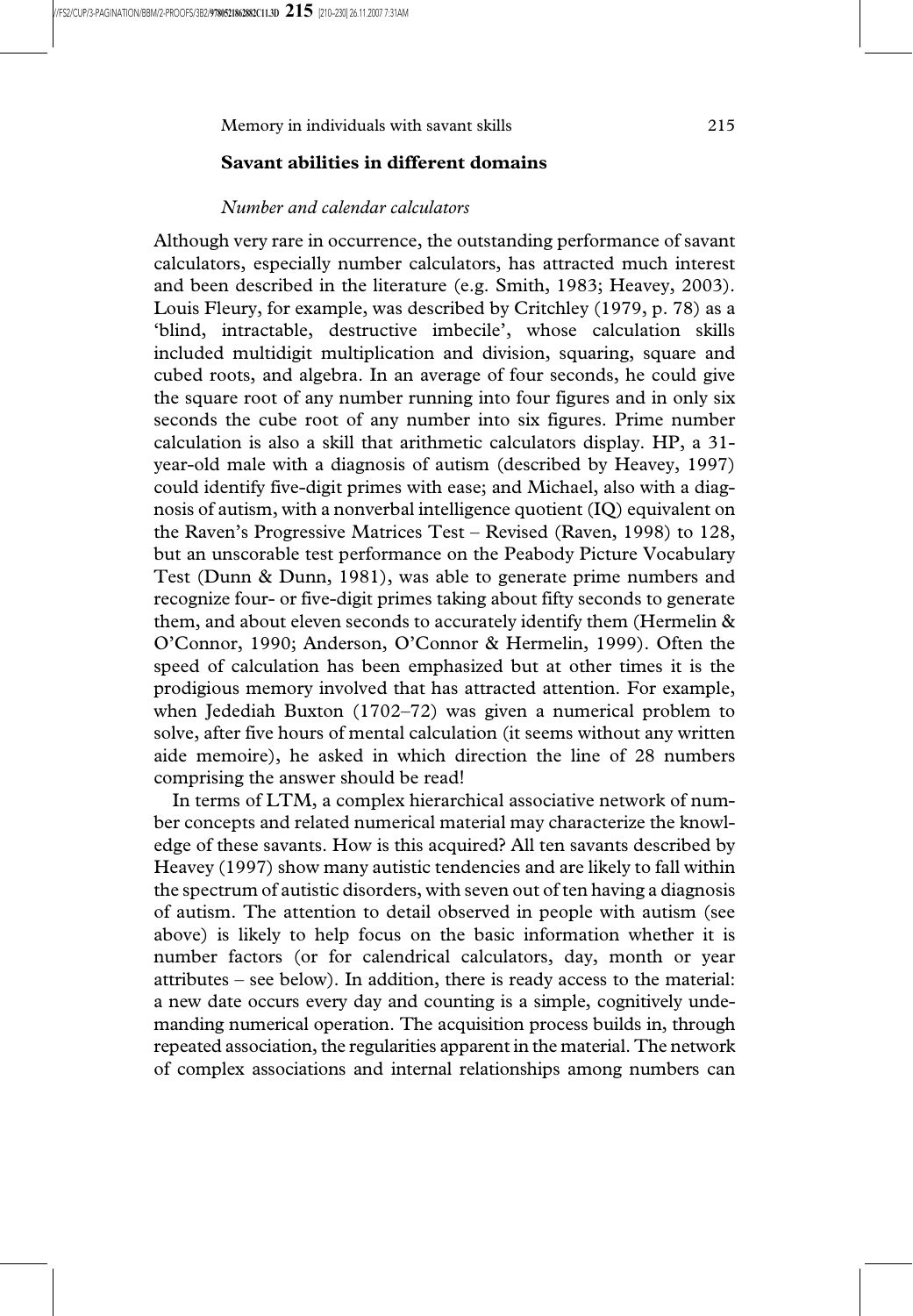allow emergent properties to be accessed. Arithmetical solutions and shortcuts or rules may be integrated into the network. Such reasoning has been outlined by Heavey (2003) and explains both factorization and prime number recognition and generation.

Individuals with savant arithmetical ability are rare. However, such individuals often also have the ability to calendar calculate and there are many similarities in both the acquisition and operation involved in these skills, although the ability to calendar calculate may also occur in isolation. Calendar calculation refers to the ability to rapidly supply the day of the week of a given date, with some savants able to perform calculations spanning thousands of years (e.g. Horwitz et al., 1965) or taking between 1.5 and 10 seconds to accurately identify the day of the week for dates such as 1 April 1850, 22 June 1979 or 15 December 1964 (Heavey, 1997).

The calendar conforms to certain regularities such as the 28-year rule, where in the Gregorian calendar the day–date configuration repeats itself every 28 years; or the corresponding month rule, where certain month pairs share the same day–date structure within a given year. A number of studies have reported evidence for calendar knowledge being represented within a structured knowledge network (Young & Nettlebeck, 1994; O'Connor & Hermelin, 1986; Ho, Tang & Ho, 1991). Thus speed of calculation is facilitated in certain predictable formulations such as in dates falling in years with identical structures.

To test these conjectures empirically, Heavey, Pring and Hermelin (1999) systematically investigated memory function in a group of savant calendar calculators and a group of age-, ability- and diagnosis-matched participants without savant ability. Their study showed that the savants did not have unusually increased memory capacity with respect to *general* short- and long-term memory as measured by digit span or recall of words from a list. They did, however, show clear recall superiority for calendrical material in the absence of the calculation process. This suggests that the calculators must encode date information unusually effectively, rather than having increased memory capacity. Furthermore in another study reported by Heavey et al. (1999), calculation facilitated memory retrieval suggesting that, as in language studies (e.g. Slamecka & Graf, 1978), active processing produces more accessible memories compared with passive learning conditions.

For the savants, with their characteristic poor verbal performance, it seems that the structure of their calendar information provides more cues for memory retrieval than perhaps even semantic knowledge. Tager-Flusberg (1991) tested the organization of semantic knowledge in a group of participants with autism. She found that their recall was not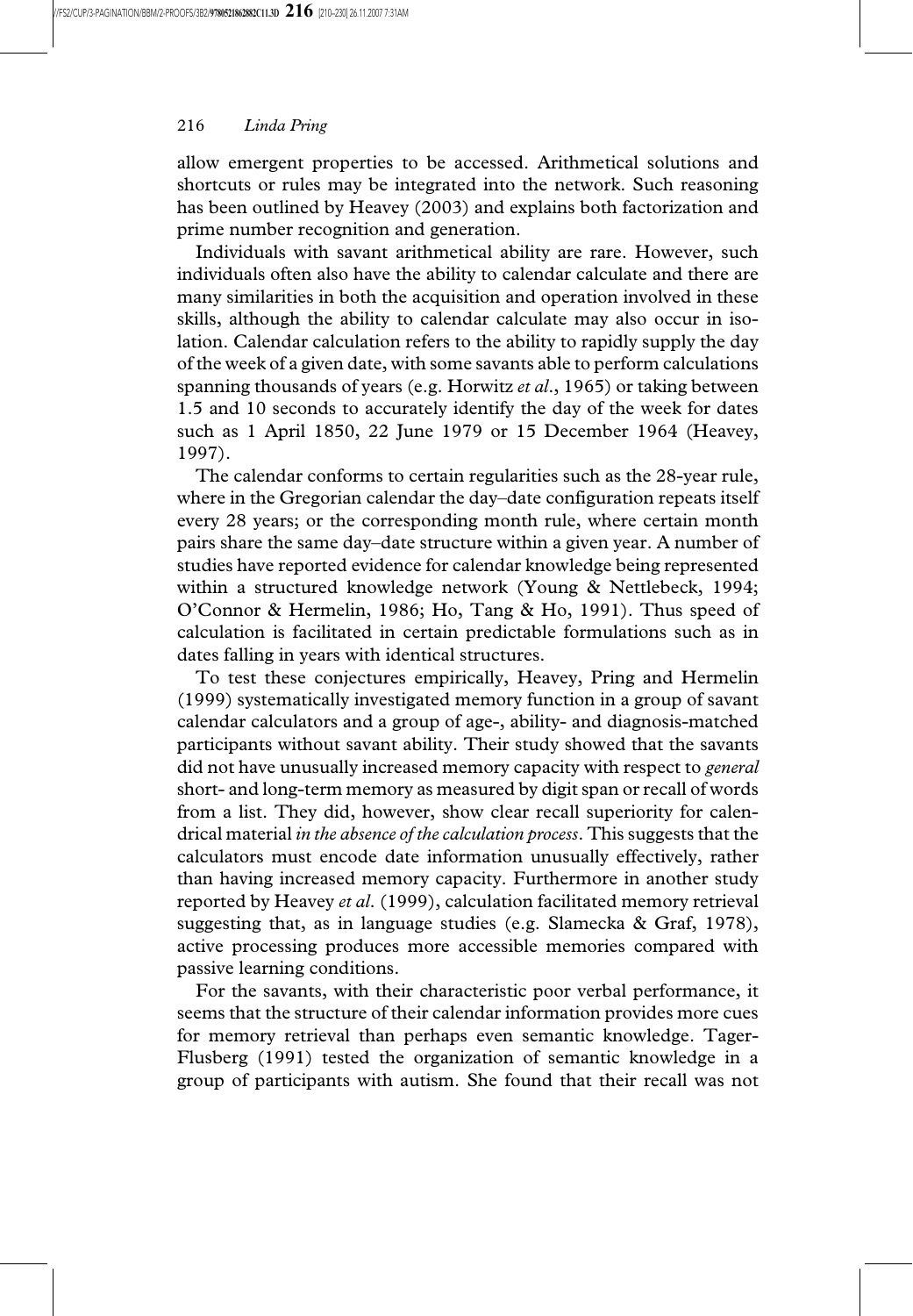| List 1: 1988 (Leap)        | List 2: 1989                 |
|----------------------------|------------------------------|
| 15 February 1988 (Monday)  | 11 July 1989 (Tuesday)       |
| 7 November 1988 (Monday)   | 4 March 1989 (Saturday)      |
| 24 October 1988 (Monday)   | 20 December 1989 (Wednesday) |
| 18 July 1988 (Monday)      | 13 April 1989 (Thursday)     |
| List 3: 1991               | List 4: 1992 (Leap)          |
| 10 October 1991 (Thursday) | 8 May 1992 (Friday)          |
| 27 June 1991 (Thursday)    | 19 October 1992 (Monday)     |
| 7 March 1991 (Thursday)    | 26 January 1992 (Sunday)     |
| 25 April 1991 (Thursday)   | 11 November 1992 (Wednesday) |

Table 11.1. Same-day and different-day examples presented to participants

enhanced by presenting a list of semantically related words (animal names) when compared with semantically unrelated words. Furthermore, the performance of the group with autism was not attributable to an encoding deficit; the participants were able to use semantic cues to facilitate word retrieval. This suggests that these word items are stored in a semantically related format in LTM, but these pre-existing links and associations are not activated in order to facilitate retrieval (see Toichi, this volume, Chapter 8, and Bowler & Gaigg, this volume, Chapter 17).

In a series of related investigations (Reidy & Pring, in preparation), we tested the knowledge organization of our group of savant calculators  $(n = 8)^1$  by exploring their memory performance using the same paradigm as that of Tager-Flusberg (1991) but substituting semantically related and unrelated lists with specially constructed lists of dates. Examples are given in Table 11.1. Although the participants did not calculate the day of the week for the given dates (e.g. 10 October 1991), in the lists we showed them the dates presented either shared the day of the week (List 1 and List 3), or the dates referred to different days of the week (List 2 and List 4). In this way it was possible to discover whether sharing a day makes a list more memorable, presumably because it is coded in that way in LTM. Thus in the memory task the savants were presented (visually and auditorally) with blocks of individual dates taken from the lists, and asked to recall them later. They were advised not to try and calculate the day but only to try and remember the dates.

<sup>&</sup>lt;sup>1</sup> The savant participants are described in Heavey, Pring and Hermelin (1999).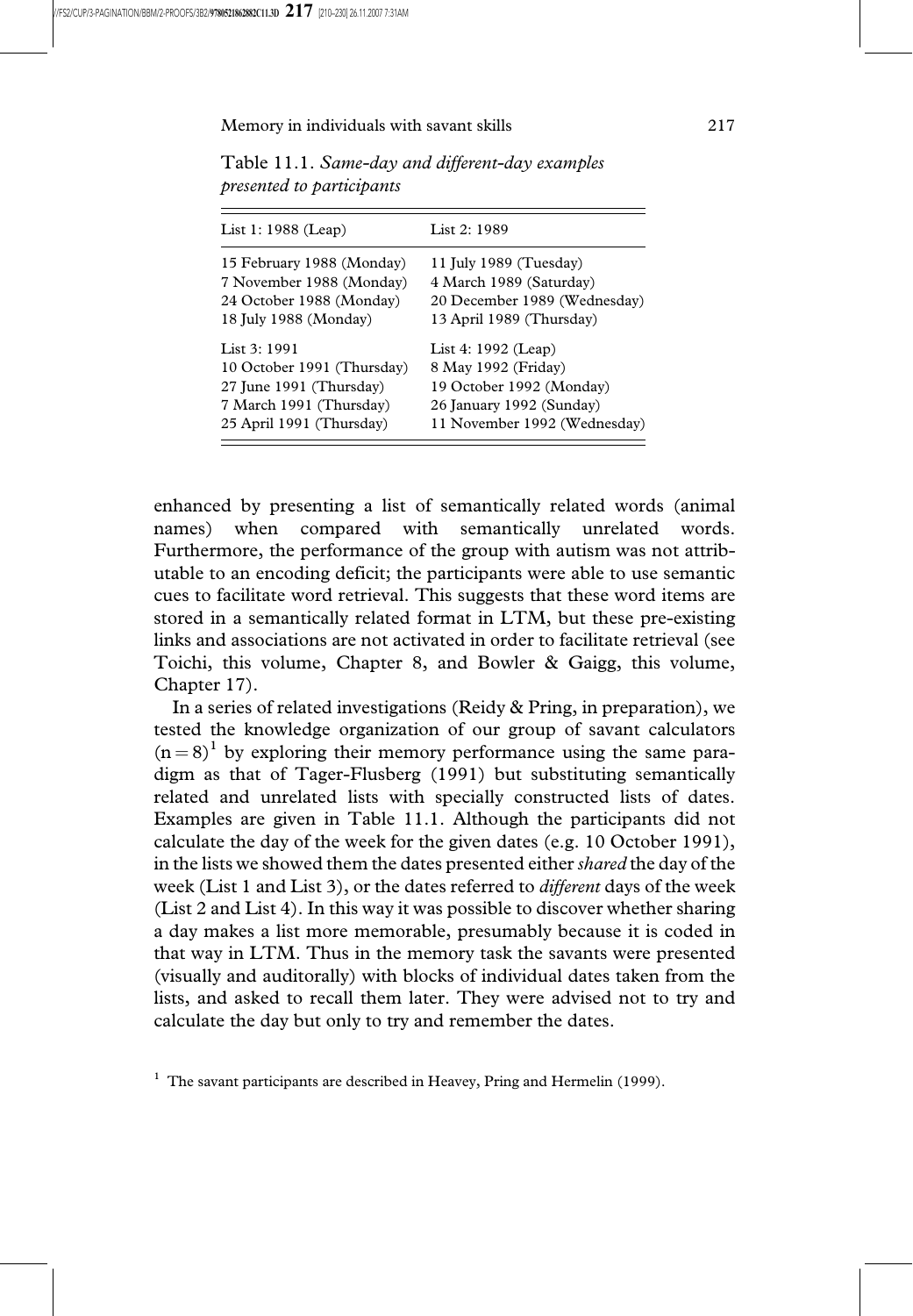The results showed that our group of savant calculators recalled significantly more dates that shared the same day of the week (5.9 out of a maximum of 8) than dates from the list where the days came from different parts of the week (3.9), and furthermore a near significant advantage for leap years (5.1) when compared to nonleap years (4.5). This evidence shows that their memory performance is sensitive to the structure of the calendar material and reflects the organization of the material. Individuals with autism (and savant calculating skills) are not incapable of displaying complex structural knowledge regularities in memory performance; simply that this emerges in a domain of expertise (e.g. numerical or date material) rather than in the semantic/conceptual knowledge system.<sup>2</sup>

#### Musical savants

Music is typically highly regular and rigidly structured ( Justus & Bharucha, 2001). By constructing, storing and recalling the use of the rules and patterns that govern music, musicians are able to build up cognitive representations of musical structure and thus process musical information more effectively than nonmusicians (Sloboda, 1985). These musical cognitive representations arise from probabilistic associations or rules learned implicitly whilst attending to music (Zatorre, 2003), and it follows that its structure conforms to the musical tradition or format to which the musician has most regularly been exposed (Peretz & Hyde, 2003; Justus & Bharucha, 2001; Sloboda, 1985).

In terms of musical ability, savant skills have at times been considered comparable to those of professional musicians, including the ability to transpose music across keys, render imitations of specific musical styles, distinguish constituent tones from chords, and to have an exceptional memory for music (Sloboda, Hermelin & O'Connor, 1985; Miller, 1989; Hermelin, O'Connor & Lee, 1987). Several studies of musical memory have suggested that the knowledge that musical savants have acquired is structurally based in that it embodies an associative network modelling musical grammar. In line with this, musical savants' errors in memory tasks tend to be structure-preserving. Precise intervallic relationships may not be remembered but overall pitch contours are (Sloboda, Hermelin & O'Connor, 1985). Furthermore, their structural knowledge influences memory performance so that they experience difficulty memorizing

 $2\,$  A complete description of this and related studies can be found in (Heavey, 1997; and in Reidy (nee Heavey) & Pring, in preparation).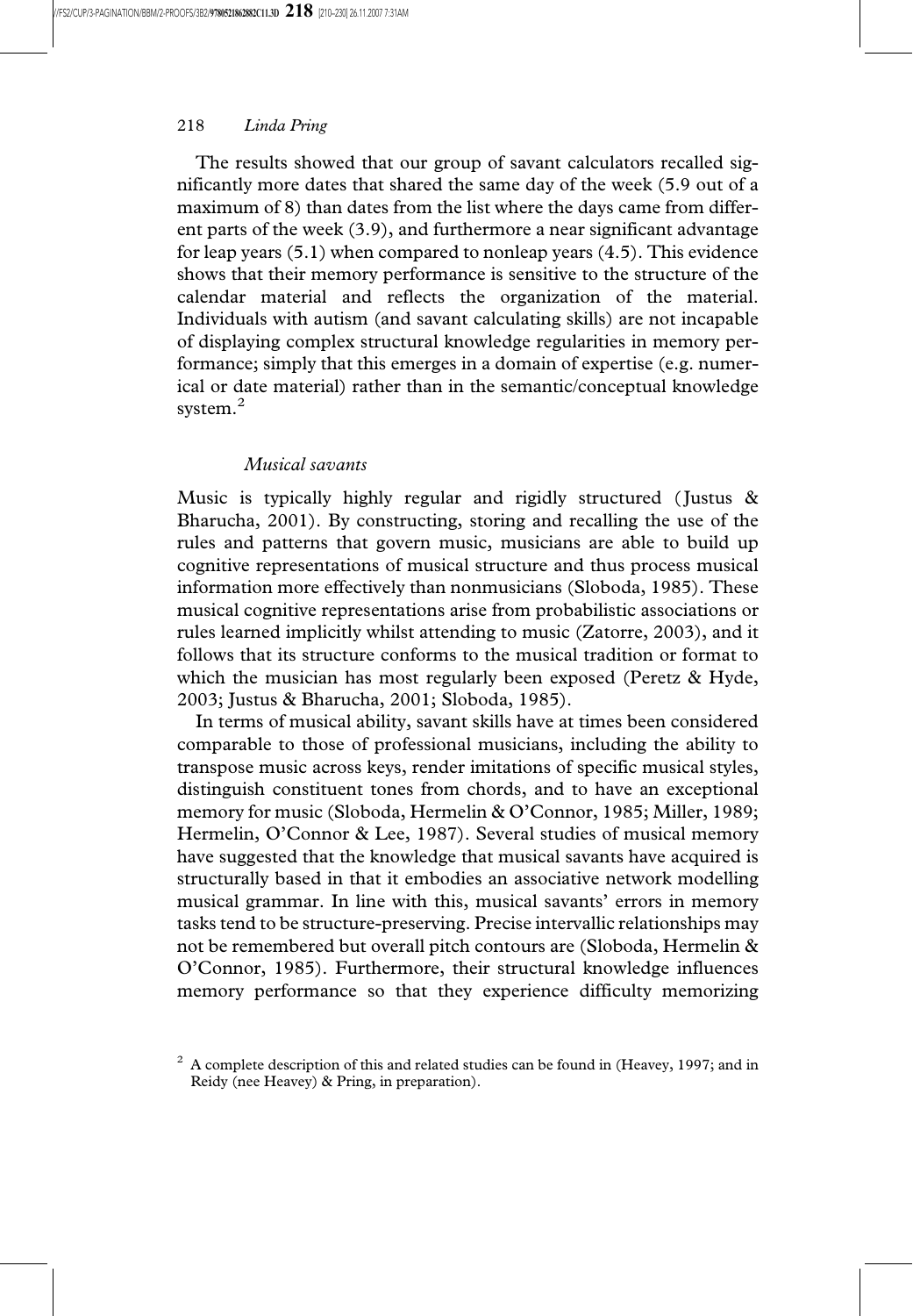music written in unfamiliar as opposed to familiar styles (Sloboda Hermelin & O'Connor, 1985: Young & Nettlebeck, 1995).

It is likely that such exceptional skills result from outstanding absolute pitch (AP) abilities (Miller, 1989; Treffert, 2000: Heaton, Hermelin & Pring, 1998). Absolute pitch is the ability to recognize, label and remember pitch information without reference to an external standard. It is extremely rare: only 1 in 10,000 in the normal Western population possesses AP (Takeushi & Hulse, 1993) and the acquisition of AP is automatic and unconscious and likened to the acquisition of language (Deutsch, Henthorn & Dolson, 2004). Early musical exposure or instruction can influence its development (Takeuchi & Hulse, 1993; Levitin, 1994) but it is not a necessary component of musical ability or talent, and many professional musicians do not possess it (though it was possessed by Bach, Beethoven and Mozart). By contrast, all cases of musical savants described in the literature do possess absolute pitch. Heaton, Hermelin and Pring, (1998) highlighted the incipient AP abilities in children with autism and the musical abilities of an autistic child with exceptional AP abilities (Heaton, Pring & Hermelin, 1999), arguing that these abilities are dependent on, or linked with, weak coherence. Children with profound visual impairments also appear to show a potential to develop absolute pitch ability (Ockelford, 1988) and certainly have excellent pitch memory (Pring & Painter, 2002). Hamilton, Pascual-Leone and Schlaug (2004) reported a very much higher than expected prevalence amongst blind musicians, and the relationship between autism and blindness has recently been discussed in relation to musical talent (see Pring, 2005). More research is needed to understand the relationship between AP, visual impairment and musical processing. The ability to hold in memory individual pitches independently, and the development of musical knowledge and the memory system supporting the performance of musical savants are clearly intimately related.

Although studies of musical savants make it clear that pitch memory and pitch reproduction are exceptional, the limits of such abilities have not often been the focus of experimental study. Recently, Ockelford and Pring (2005) measured the limits of the capacity of DP, a musical savant, from the viewpoint of both learning and memory. DP is a young man who suffered from retinopathy of prematurity and has been totally blind from birth, additionally he also has a diagnosis of autism and severe learning difficulties. In a longitudinal study (Ockelford & Pring, 2006) we asked DP to learn a specially composed piece of blues music over an eighteenmonth period. His output, which was monitored in the learning phase biweekly and in the memory phase every three months, reflected fascinating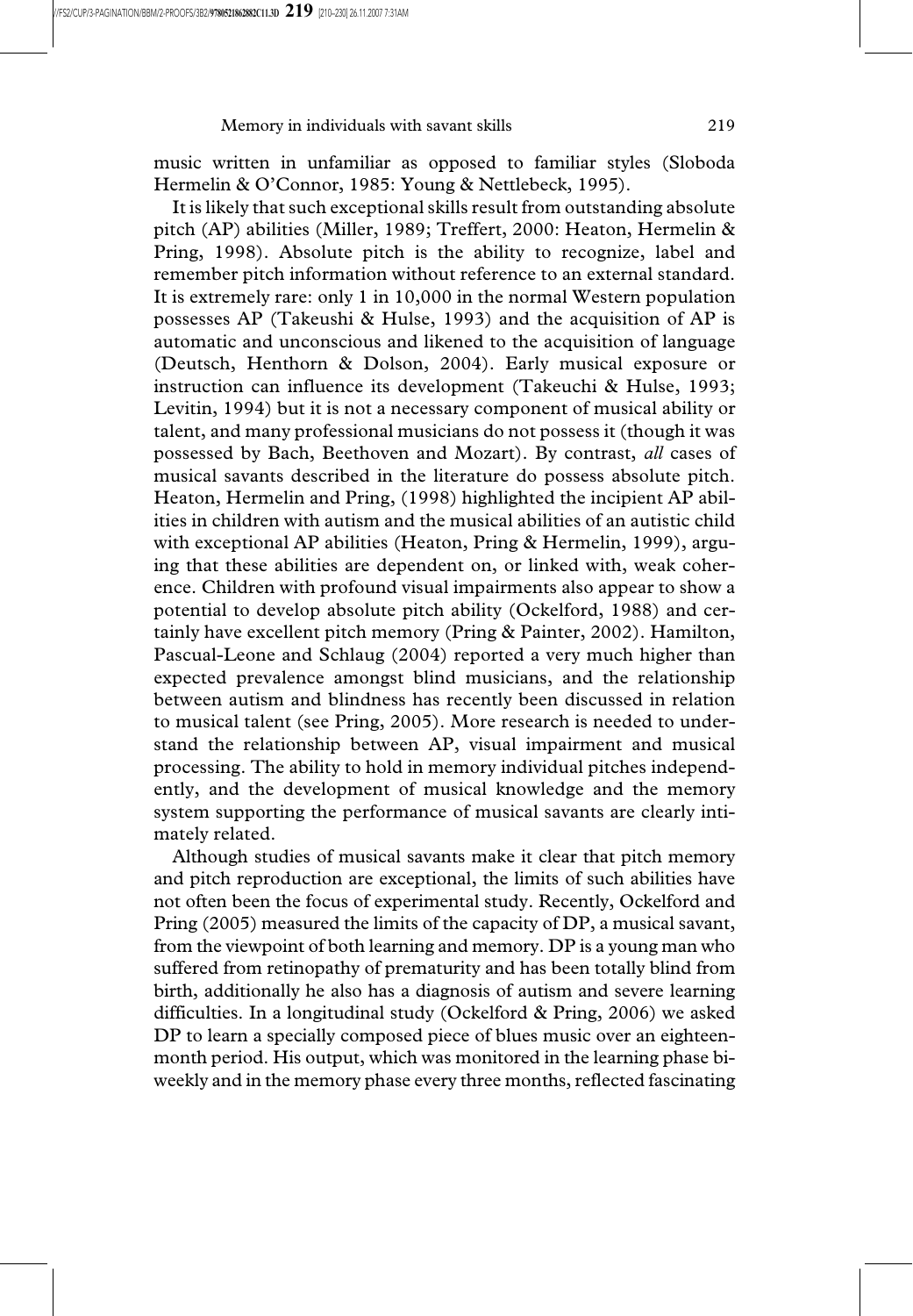additions and transpositions of the musical material, creative elements and the use of schematized representations.

To understand DP's basic capacities in terms of perception and learning however, we explored the limits of his perceptual/memory skills in relation to his ability to process pitch clusters and chords. One exacting measure of absolute pitch is based on the outstanding capacity of some possessors of AP to identify the pitches of individual notes in complex note clusters (chords). This is difficult to do not least because the material seems to be highly coalescent and presents a gestalt, which, by definition, is hard to break down into its constituent elements. Our investigation compared chord-disaggregation performance in DP and nonsavant musician SE, both with at least the basic attributes of absolute pitch. DP is an exceptional musician who knows from memory literally thousands of piano pieces ranging in style from classical, through jazz and the blues to contemporary popular music. He performs regularly in the UK and abroad. SE is comparable in age to DP and is also a jazz musician with absolute pitch. At the time at which the research was being carried out he was studying for a degree in music from Kings College, University of London. The task DP and SE were asked to perform involved the reproduction of chords $3$  varying in size from four to nine notes, played on an electronic keyboard. The two participants heard (only once) twenty different examples of chords from each level of difficulty (i.e. 120 chords). A 'hear and play' paradigm was used, and the number of notes correctly reproduced was the measure of accuracy.

In the literature there are no accounts of chord disaggregation that go beyond the use of four notes, and deconstructing chords is an extremely rare skill (Huron, 2001). DP's performance was truly exceptional but unfortunately we had not realized that we would need two sets of hands if we were to find DP's limit in terms of accuracy! Figure 1 shows DP's results in comparison with those of SE, who himself performed extremely well, indicating very good absolute pitch abilities.

There are problems with what would constitute chance performance in such a study, since as chords have more and more notes in them, given the physical limits on what can be performed with eight fingers and two thumbs, guessing the notes that are present becomes an ever more profitable strategy. Nevertheless the results are striking. DP is nearly 97 per

<sup>3</sup> The pitch range was restricted from the C below middle C to the G two-and-a-half octaves higher. Chords were largely 'tonal' and 'tertian' in nature: that is, conforming to the pitch frameworks of the major and minor scales with the possibility of chromatic alterations, all of which are ultimately definable as concatenations of thirds. Some comprised clusters of notes (series of tones and semitones, e.g. E flat, F sharp, G, A flat, B flat) that lay beyond the confines of Western tonality.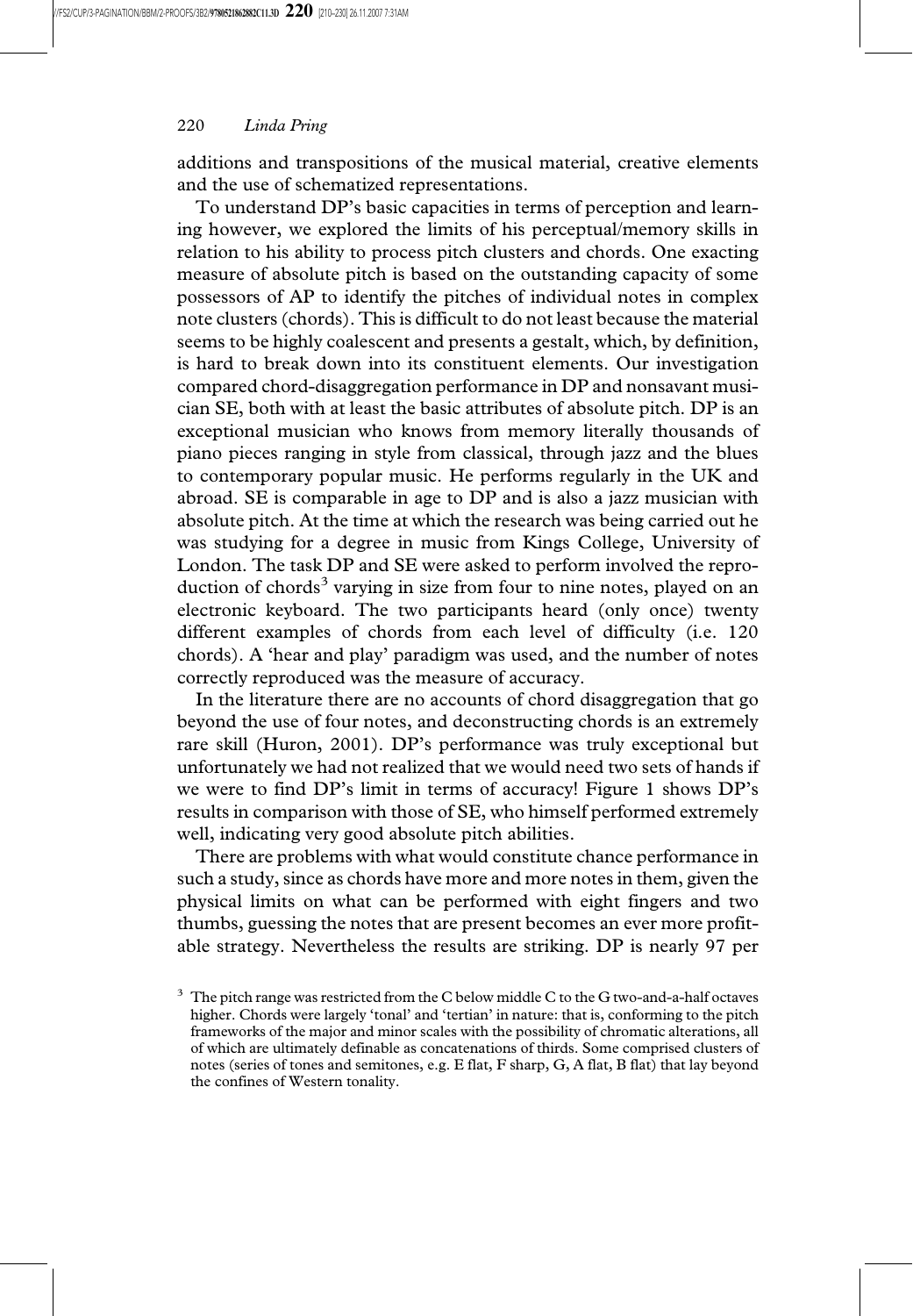



Figure 11.1 Figure displaying performance (DP: musical savant; SE: AP-matched control musician) on a disaggregation task

cent accurate overall. Moreover, his responses invariably followed the stimuli almost immediately (informally measured as between 400 and 1000 ms). It is not likely that such a rapid response is consciously mediated, and DP does not have the verbal skills to provide any potential insights into the process he uses to attain such high levels of performance. Nevertheless, DP shows evidence of an exceptionally detailed perceptual representation derived from the sensory stimulus and one that affords an immediate translation into fingering. It is hard to say if this should be considered a reflection of long-term memory knowledge representations or an episodically based short-term memory capacity for domain-specific material. DP's performance is so exceptional that it is effectively at ceiling, making it hard to say whether or not his performance would (at the limits) have similar characteristics to SE's performance. Analysis of SE's performance revealed that in playing a note cluster: (a) the top notes followed by the bottom notes were more accurate than the 'inner' notes; (b) notes corresponding to the black keys on a piano were correctly reproduced less often than white notes; and (c) intervallic size predicted accuracy (a cluster of notes a semitone apart was more difficult than for notes each a third apart). This suggests that the notes are retained in a sequence with flanker interference effects explaining the relatively accurate end-note accuracy. For DP it might be that there would be no note position effects indicating his 'direct' access to the individual notes, perceived and retained independently.

The importance of the motor aspect of DP's skills needs to be considered in more depth and it would be interesting to ask how far it is possible to measure DPs abilities without the 'playing' component. In studies of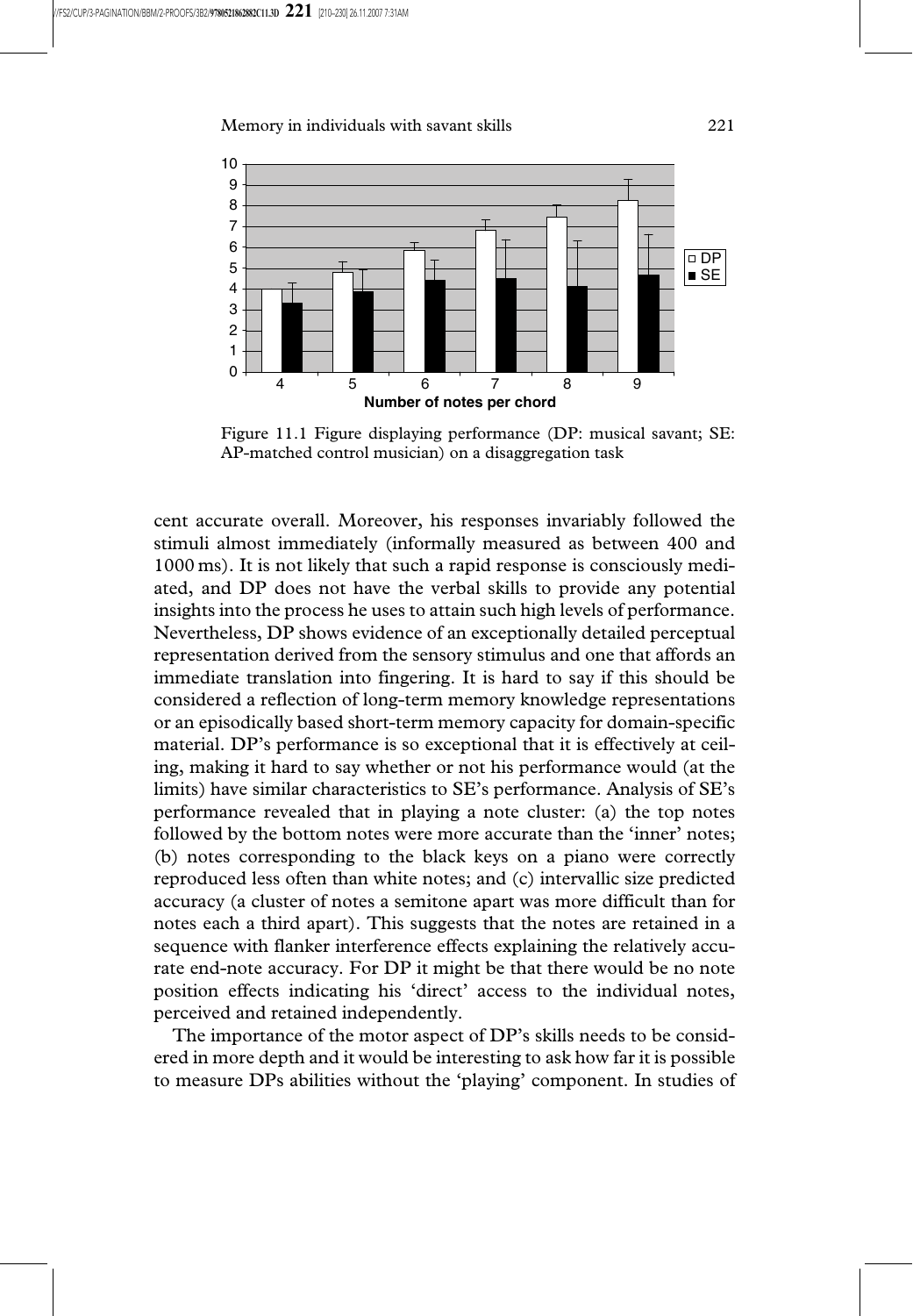savant artists for example, exceptional performance often relies on measures based on drawing output, but not exclusively. There are examples where authors have tried to differentiate cognitive/perceptual mechanisms from the motor output components (Pring, Hermelin & Heavey, 1995; Hermelin & Pring, 1998; Mottron & Belleville, 1993). Informal descriptions of DP suggest that his musical processing is represented independently of his fingering, but it is hard to see how this could be tested empirically.

# Savant artists

A number of explanations of savant artistic ability have focused on the outstanding memory often shown (Hill, 1975; Lafontaine, 1974). Selfe (1977) and Sacks (1985) have both highlighted the capacity of savant artists to produce visually correct, complex artistic outputs, in some cases several months after seeing the initial image. Selfe provided one of the best-known descriptions of this ability in her reports of child artist, Nadia (Selfe, 1977). Diagnosed with autism when she was 6 years old, Nadia possessed no expressive language skills and poor comprehension. However, at the age of 3 and a half years she developed an amazing capacity to draw. This drawing ability apparently arose spontaneously, omitting the scribbling stage of normal children's drawing development, and she went straight on to drawing very sophisticated images, mainly of animals but also including people, trains and other objects. She was also able to add and omit details and to draw images that were rotations from the original viewpoint. In addition, her drawings displayed linear perspective, foreshortening, occlusion and proportioning, all without any sort of training, although these features are not usually apparent in artistic output until much later in life.

The visual knowledge and understanding that must underlie the ability to portray linear perspective, to take into account size constancy, and to use perspective knowledge to achieve rotational transformations as Nadia did, are not well understood. Professional artists typically find these drawing techniques difficult or impossible to execute, even with training. Yet Nadia is not alone amongst artistic savants to display such exceptional drawing skill. It has been shown that adolescents with autism have a unique ability to draw accurate ellipses representing circle projections, demonstrating a facility with use of perspective (Ropar & Mitchell, 2002). EC, an exceptional draughtsman showing exactly the same abilities as Nadia, was described by Mottron and Belleville in a series of studies (e.g. 1993). Stephen Wiltshire (e.g. as described by Pring & Hermelin, 1997), who seems exceptional in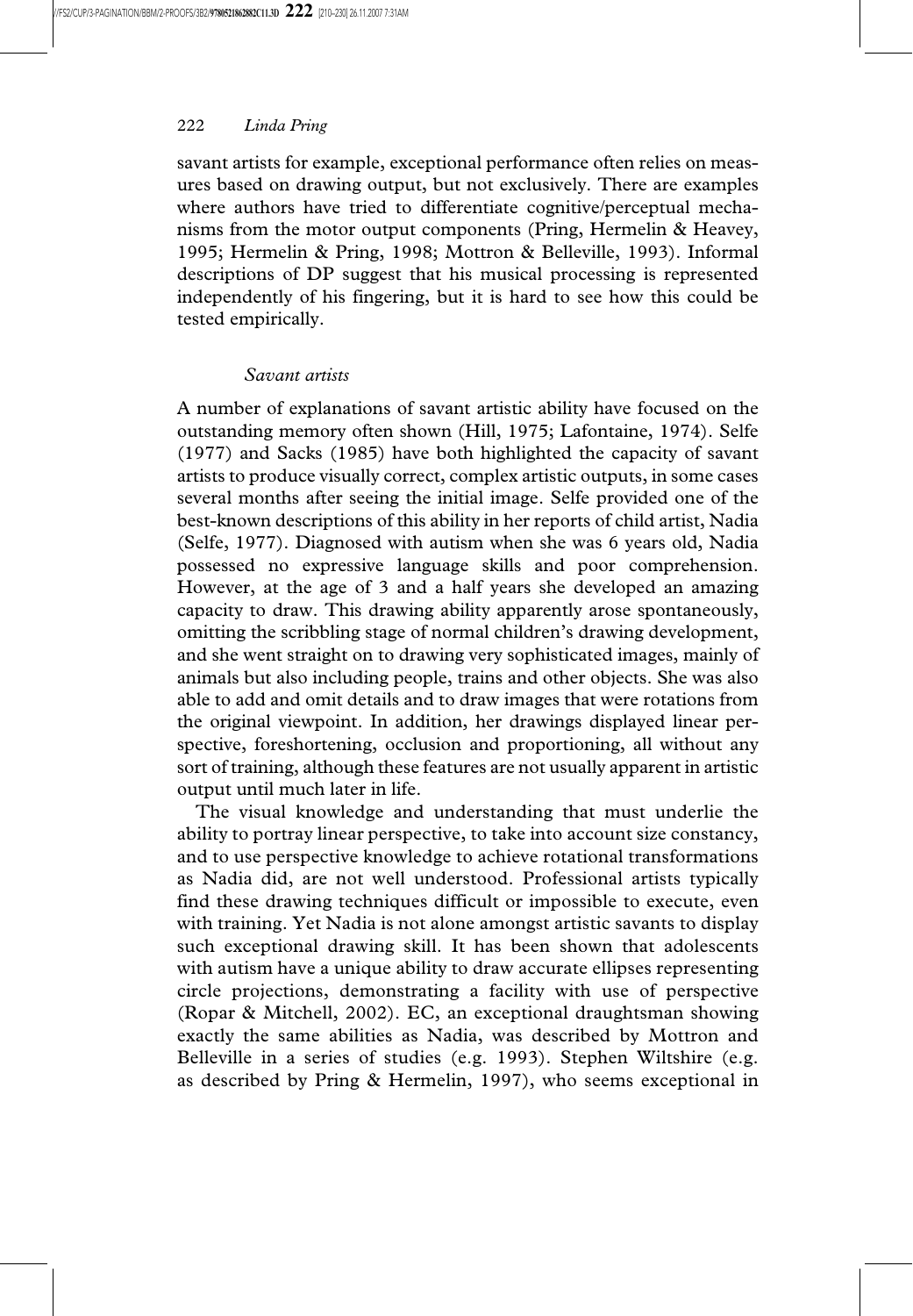his mastery of drawing spatial relationships, could also use linear perspective and take into account size constancy, albeit to a lesser extent. One may speculate that these individuals have implicitly learnt the geometry of spatial relationships and other computations necessary for such procedural memory and output to operate so effectively.

In the case of Nadia and EC, additional similarities associated with exceptional drawing style were also noted. Neither seems to have made mistakes or used an eraser even when producing highly complex drawings of unusual views. EC can draw perfect lines, circles and ellipses. Both draw without regard to the edge of the paper, 'the drawings stop at the end of the sheet, irrespective of the outline of the configuration in the real world. It is not rare to find a half-complete object or person missing an essential part' (Mottron & Belleville, 1993, p. 287), and this feature of drawing has been documented amongst other savant artists (Ryder, 2003). The sense that the image has been reproduced on a piecemeal basis, without regard to the holistic impression, is hard to miss in such drawing behaviour and seems to support the weak perceptual coherence theory described in connection with the cognitive style seen in autism.

Hermelin and Pring (1998) explored the use of two particular pictorial devices in a group of nine savant artists and nine gifted children of normal intellectual ability and advanced drawing skill. These devices were linear perspective, and size and shape constancy as dealt with in pictorial form. The pictorial rules of linear perspective were developed in fifteenthcentury Italy and were derived from geometrical laws. They include the notion that lines that run parallel in the three-dimensional world must converge in a picture and must meet eventually in a vanishing point. According to Gombrich (1988) this feature has dominated Western art until the early twentieth century. Constancy refers to the way the brain creates a stable perceptual world by seeming to be immune to changes in the retinal image. A man walking towards the distance does not lose identity, and – however small the retinal image – is not viewed as 'a boy', though the computed size might suggest that. It is as well to remember that an artist can retain the absolute size of the image in a drawing, safe in the knowledge that the viewer will apply constancy as much for a painting or drawing as s/he does for the 3D world it depicts.

Young children do not spontaneously use linear perspective or draw far away objects smaller than those that are near (Freeman & Cox, 1985). They, along with many artistically naïve adults, fail to properly implement these pictorial drawing devices. This is true not only for drawing but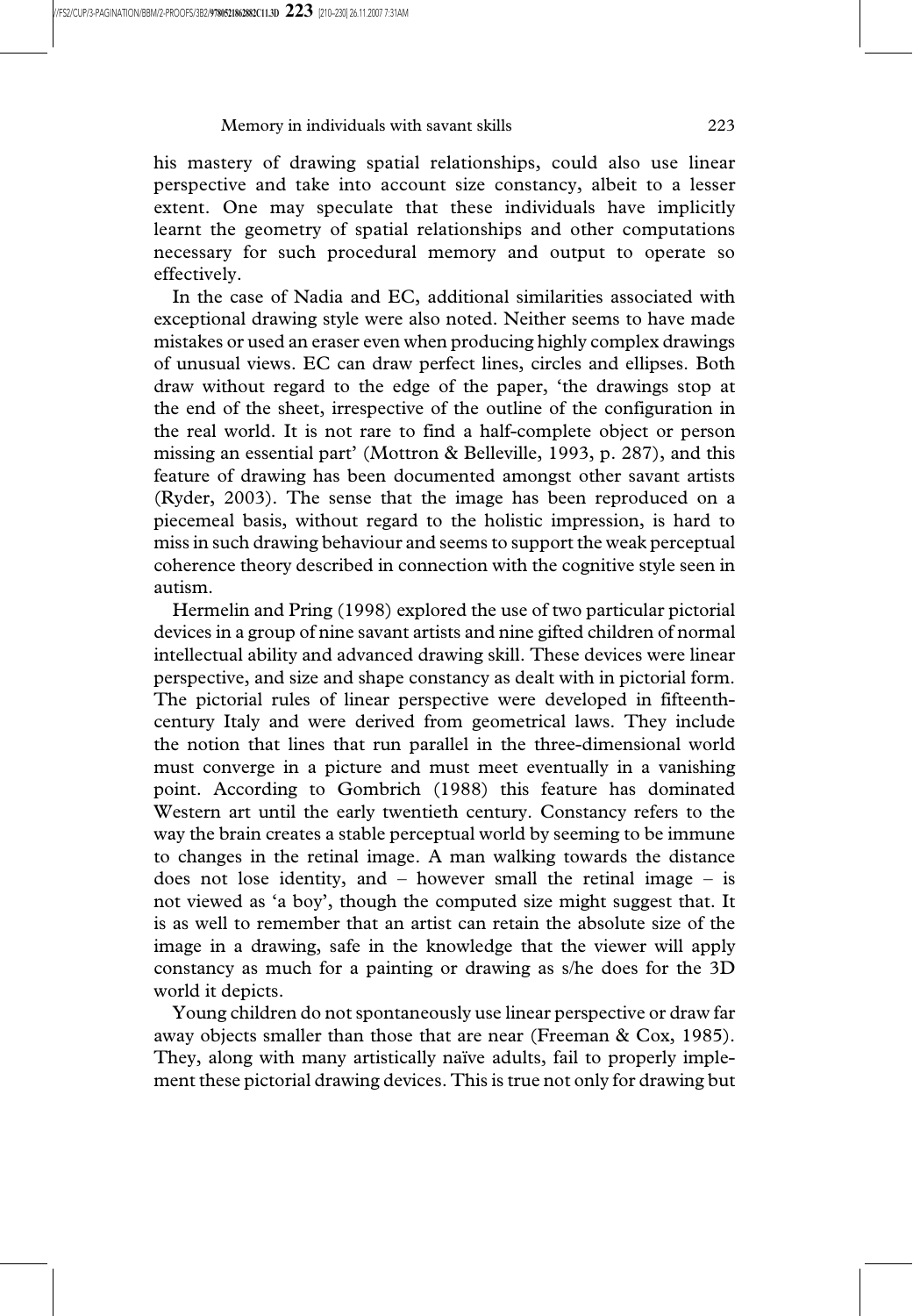also in dealing with model constructions. Hermelin and Pring (1998) tested gifted child artists and artistic savants on a pair of tasks, the first of which involved drawing cars or planes at various distances from the viewer along a road or a runway; and in the second part of which the participants had to select models of cars or planes of varying proportions and place them within a road or runway represented by bricks. Both groups of children could implement size and shape constancy in their drawings, unlike normally developing children. Significantly, though, while the gifted children could transfer their understanding to a model construction task, the artistic savants failed to do so, their performance seeming to be restricted specifically to drawing.

Similarly, O'Connor and Hermelin (1987) reported a study with a group of savant artists and an IQ-matched nongifted comparison group. They presented participants with a variety of simple memory tasks, involving both recognition and reproduction of concrete and abstract drawn shapes. The performance of the savants was comparable to that of the IQ- matched comparison group on a short-term memory-matching task, but superior when the task involved a drawn response, such as reproduction of a complex figure from memory. The results, therefore, show that while superior visual memory can be indexed with a drawn response, visual recognition memory in savant artists is no better than that of nongifted, IQ-matched participants. Indeed, Mottron and Belleville (1993) report the same pattern in relation to EC. This again then implicates some implicit mechanisms involving procedural or LTM components in savant performance, rather than basic short-term memory capacity.

# A theoretical model of savant abilities

The recent model of 'Enhanced Perceptual Function' in autism (Mottron et al., 2006) advances the ideas encapsulated in weak perceptual coherence and provides a convincing account of the development of savant abilities. Recent evidence from neuroimaging studies in autism provides support for this model by suggesting ways for neural circuitry to differ both in top-down processing and in the progression of sensory analysis. Thus, Frith (2003) observes that over a wide variety of tasks early sensory processing areas of the brain are activated normally or even over-activated in individuals with autism, whilst later processing areas are underactivated. The greater volume in brain size seen in autism may occur because of a lack of neuronal pruning. Frith speculates that sensory processing may be exceptional and higher-level processing under-represented (e.g. in the failure to show activation of the fusiform gyrus in face processing).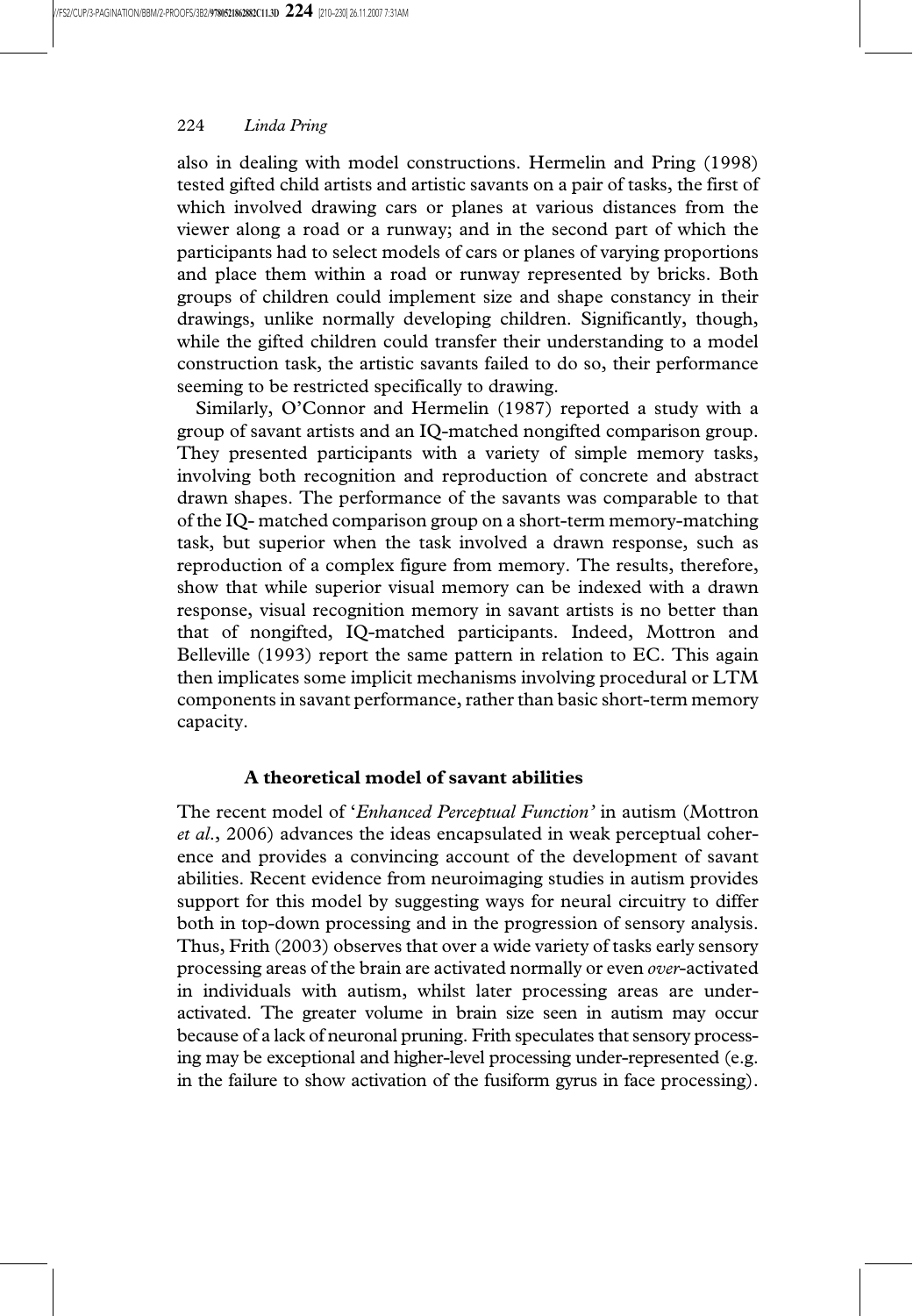Thus, perceptual enhancement leading to unique and potentially more detailed percepts might result. Such differential circuitry would impact not only on behaviour at the perceptual level, but also on the resultant memory representations. This would be in line with the autism advantage seen in perspective drawing (Ropar & Mitchell, 2002) where higherorder knowledge can have an interfering rather than an advantageous effect. It is also consistent with musical perception in individuals with autistic spectrum disorder in whom pitch memory is characterized as retaining uniquely specified individual percepts/representations (see above, in relation to musical savants). If the unusual binding processes and neuronal circuitry indicated in autistic spectrum disorders (with the associated limitations to higher-order specialization and increased sensory processing ) are confirmed, clearly it could explain why savants build up *differently structured* memory stores that are accurate in perceptual terms and may mediate different styles of learning and behaviour.

#### Summary

Talent is an elusive concept. However, there appears to be sound evidence that both savants and experts share important qualities. Implicit (unconscious) learning and the organization of proceduralized knowledge play an important part in the manifestation and development of savant talent. However, it would be inappropriate to consider the knowledge and memory systems underlying such expertise as rigid. There is evidence that savant performance includes a level of flexibility and creativity in art (Hermelin et al. 1999), music (Hermelin, O'Connor & Lee, 1987) and number (Pring & Hermelin, 2002), suggesting that the description of savant memory as 'rote' would be inappropriate. The particularly detailed way of thinking and processing of perceptual material in individuals with autism, plus their restricted and specific interests, may predispose them to build up complex knowledge structures in LTM. This may help to explain the existence of superior mnemonic abilities in many of the musical savants, calendrical or arithmetical calculators, and savant linguists described in the literature. It is harder to understand the basis of savant artistic talent. However, it may be related to the unique perceptual skills and consequent LTM organization of visuo-spatial knowledge. It is suggested that Mottron et al.'s theoretical model of 'Enhanced Perceptual Processing' provides a convincing account of the acquisition of savant abilities, and that recent evidence from neuroimaging studies of individuals with autism is consistent with this model.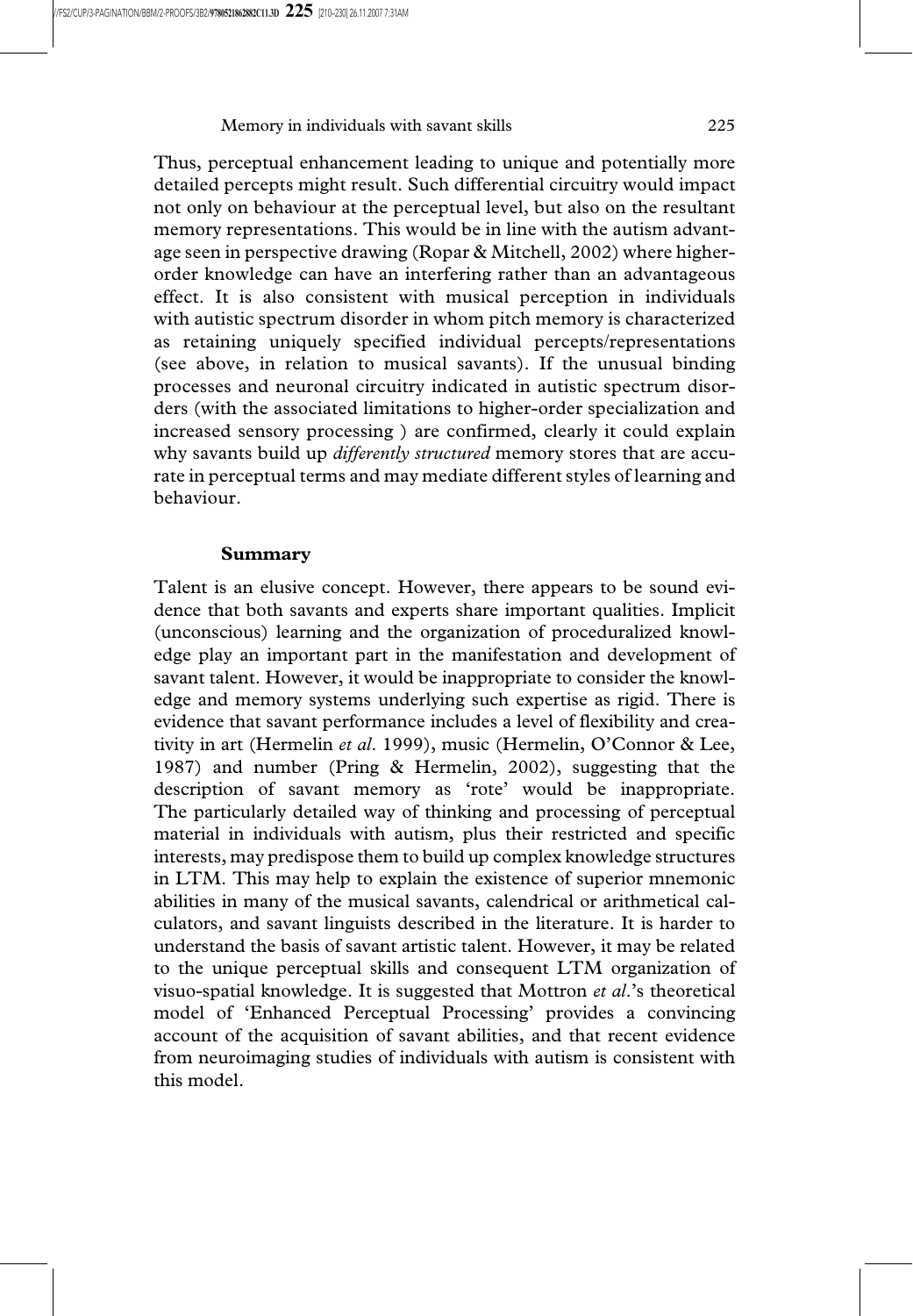# Acknowledgements

Many thanks go to Dr Lisa Reidy and Dr Nicola Ryder for allowing me to include work from their PhD theses and to Katherine Woolf for her contribution with musical savants.

#### References

Amabile, T. M. (1996). Creativity in context. Boulder, CO: Westview.

- Anderson, J. R. (1990). The adaptive character of thought. Hillsdale, NJ: Erlbaum.
- Anderson, M., O'Connor, N. & Hermelin, B. (1999). A specific calculating ability. Intelligence, 26(4), 383–403.
- Bitan, T. & Karni, A. (2004). Procedural and declarative knowledge of word recognition and letter decoding in reading and spelling. Cognitive Brain Research, 19(3), 229–243.
- Critchley, M. (1979). The divine banquet of the brain. New York: Raven Press.
- Detterman, D. K. (1993). Discussion. In G. R. Bock & K. Ackrille (eds.), Ciba Foundation Symposium 178: the origins and development of high ability, pp. 22–43. New York: Wiley.
- Deutsch, D., Henthorn, T. & Dolson, M. (2004). Absolute pitch, speech and tone language: some experiments and a proposed framework. Music Perception, 21(3), 339–356.
- Dowker, A., Hermelin, B. & Pring, L. (1996). A savant poet. Psychological Medicine, 26, 913–934.
- Dunn, L. M. & Dunn, L. (1981). Peabody Picture Vocabulary Test revised. Circle Pines, MN: American Guidance Service.
- Ericsson, K. A. (2003). Exceptional memorizers: made, not born. Trends in Cognitive Sciences, 7, 233–235.
- Ericsson, K. A. & Faivre, I. A. (1988). What's exceptional about exceptional abilities? In I. K. Obler & D. Fein (eds), The exceptional brain: neuropsychology of talent and special abilities, pp. 436–473. New York: Guilford Press.
- Ericsson, K. A., Krampe, R. & Tesch-Römer, C. (1993). The role of deliberate practice in the acquisition of expert performance. Psychological Review, 100, 363–406.
- Ericsson, K. A. & Kintsch, W. (1995). Long-term working memory. Psychological Review, 102, 211–245.
- Feldman, D. H. & Katzir, T. (1998). Natural talents: an argument for extremes. Behavioral and Brain Sciences, 21, 414–415.
- Fodor, J. A. (1983). Modularity of mind. Cambridge, MA: MIT Press.
- Freeman, N. H. & Cox, M. V. (1985). Visual order: the nature of development of pictorial representation. Cambridge: Cambridge University Press.
- Frith, C. (2003). What do imaging studies tell us about the neural basis of autism? Autism: neural basis and treatment possibilities; Novartis Foundations Symposium, 251, 149–176.
- Frith, U. (1989). Autism: explaining the enigma. Oxford: Blackwell.
- Getzels, J. W. & Csikszentmihalyi, M. (1976). The creative vision: a longitudinal study of problem finding in art. New York: Wiley.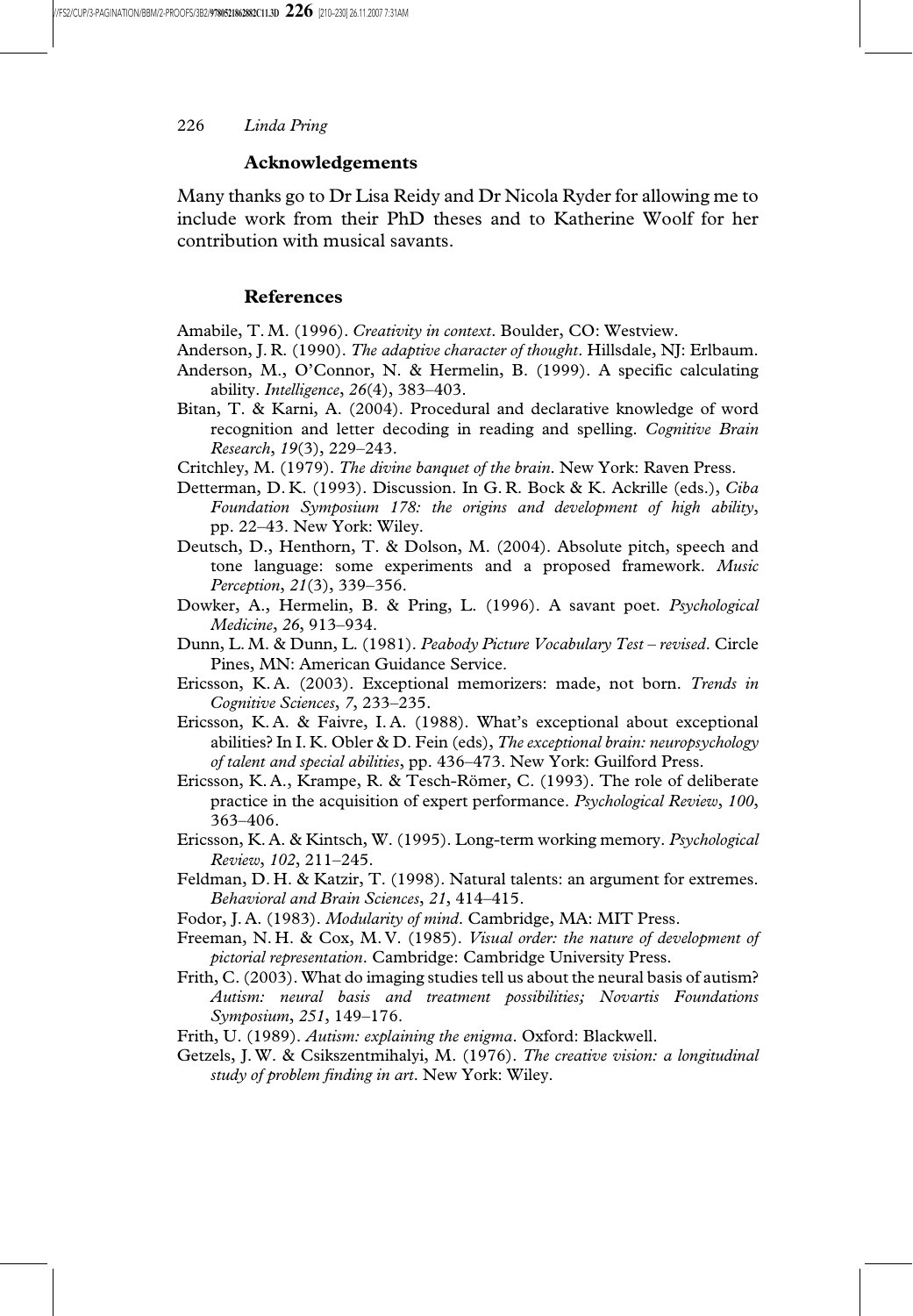- Gobet, F. (1993). A computer model of chess expertise. *Proceedings of the 15th* Annual Meeting of the Cognitive Science Society, 463–468.
- Gombrich, E. H. (1988). Art and illusion: a study in the psychology of pictorial representation. London: Phaidon Press.
- Hamilton, R. H., Pascual-Leone, A. & Schlaug, G. (2004). Absolute pitch in blind musicians. Neuroreport, 15(5), 803–806.
- Happé, F. G. E. (1999). Autism: cognitive deficit or cognitive style? Trends in Cognitive Science, 3, 216–222.
- Heaton, P., Hermelin, B. & Pring, L. (1998). Autism and pitch processing: a precursor for savant ability? Music Perception, 15, 291–305.
- Heaton, P., Pring, L. & Hermelin, B. (1999). A pseudo-savant: a case of exceptional musical splinter skills. Neurocase, 5, 503–509.
- Heavey, L. (1997). Memory in the calendar calculating savant. Unpublished PhD thesis, University of London.
- (2003). Arithmetical savants. In A. Dowker and A. J. Baroody, A. J. (eds.), The development of arithmetic concepts and skills: constructing adaptive expertise, pp. 409–433. Mahwah, NJ: Erlbaum.
- Heavey, L., Pring, L. & Hermelin (1999). A date to remember: the nature memory in savant calendrical calculators. Psychological Medicine, 29, 145–160.
- Henderson, S.J. (2004). Inventors: the ordinary genius next door. In R.J. Sternberg, E.L. Grigorenko & J.L.Singer (eds.), Creativity, p. 120. Washington, DC: American Psychological Association.
- Hermelin, B. (2001). *Bright splinters of the mind*. London: Jessica Kingsley.
- Hermelin, B. & O'Connor, N. (1986). Idiot savant calendrical calculators: rules and regularities. Psychological Medicine, 16, 885–893.
	- (1990). Factors and primes: a specific numerical ability. Psychological Medicine, 20, 163–169.
- (1991). Talents and preoccupations in idiots– savants. Psychological Medicine, 21, 959–964.
- Hermelin, B., O'Connor, N. & Lee, S. (1987). Musical inventiveness of five idiots–savants. Psychological Medicine, 17, 685–694.
- Hermelin, B. & Pring, L. (1998). The pictorial context dependency of savant artists: a research note. Perceptual and Motor Skills, 87, 995–1001.
- Hermelin, B. & Pring, L., with Buhler, M., Wolff, S. & Heaton, P. (1999). A visually impaired savant artist: interacting perceptual and memory representations. Journal of Child Psychiatry and Psychology, 7, 1129-1139.
- Hill, A. L. (1975). An investigation of calendar calculating by an idiot savant. American Journal of Psychiatry, 132, 557–560.
- Ho, E. D. F., Tsang, A. K. T. & Ho, D. Y. F. (1991). An investigation of the calendar calculation ability of a Chinese calendar savant. *Journal of Autism* and Developmental Disorders, 21, 315–327.
- Horwitz, W. A., Kestenbaum, C., Person, E. & Jarvik, L. (1965). Identical twin 'idiot savants' – calendar calculators. American Journal of Psychiatry, 121, 1075–1079.
- Howe, M.J.A. (1989). Fragments of genius: the strange feats of idiots savants. London: Routledge.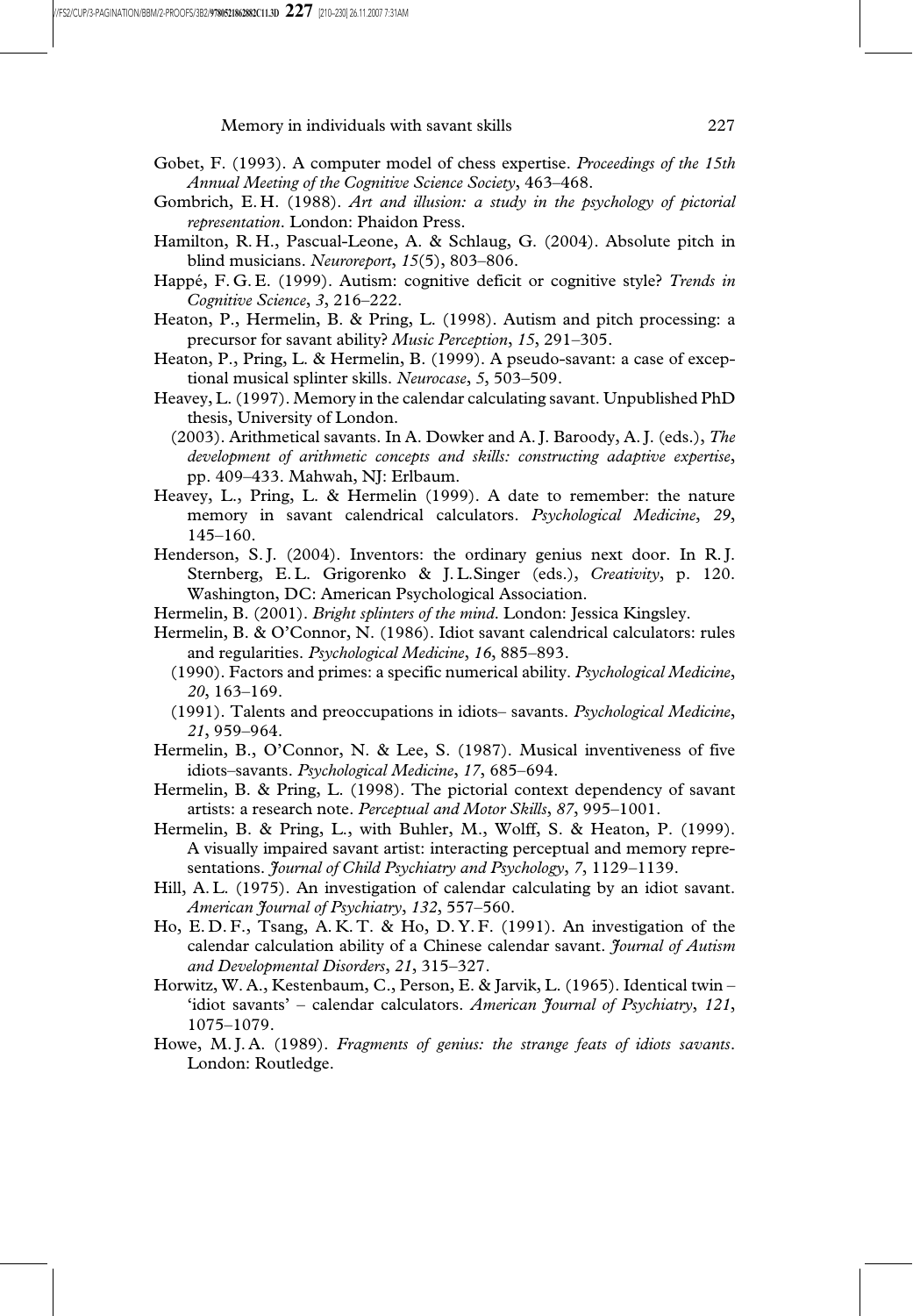Howe, M. J. A. (1991). The origins of exceptional ability. London: Routledge.

- Howe, M. J. A., Davidson, J. W. & Sloboda, J. A. (1998). Innate talents: reality or myth? Behavioral and Brain Sciences, 21, 399–342.
- Huron, D. (2001). Absolute pitch. Music Perception, 19, 45-54.
- Justus, T. & Bharucha, J. (2001). Modularity in musical processing: the automacity of harmonic priming. Journal of Experimental Psychology: Human Perception and Performance, 27, 1000–1011.
- Karmiloff-Smith, A. (1992). Beyond modularity: a developmental perspective on cognitive science. Cambridge, MA: MIT Press.
	- (2004). Cognitive modularity. In R. Gregory (ed.), Encyclopedia of cognitive sciences, pp. 184–186.
- LanFontaine, L. (1974). Divergent abilities in the idiot savant. PhD thesis, Boston University.
- Lehmann, A. C. (1997). Acquisition of expertise in music: efficiency of deliberate practise as a moderating variable in accounting for sub-expert performance. In J.A. Sloboda & I. Deliege (eds.), Perception and cognition of music, pp. Mahwah, NJ: Erlbaum.
- Levitin, D. J. (1994). Absolute memory for musical pitch: evidence from the production of learned memories. Perception & Psychophysics, 56, 414–423.
- Miller, L. K. (1989). Musical savants: exceptional skill in the mentally retarded. Hillsdale, NJ: Erlbaum.
- Miller, L. (1999). The savant syndrome: intellectual impairment and exceptional skill. Psychological Bulletin, 125, 31–46.
- Mottron, L. & Belleville, S. (1993). A study of perceptual analysis in a high-level autistic subject with exceptional graphic abilities. Brain and Cognition, 23, 279–309.
- Mottron, L. & Belleville, S. (1995). Perspective production in a savant autistic draughtsman. Psychological Medicine, 25, 639–648.
- Mottron, L., Dawson. M, Soulières, I., Hubert. B. & Burack. J.A. (2006). Enhanced perceptual functioning in autism: an update, and eight principles of autistic perception. Journal of Autism and Developmental Disorders, 36, 27–34.
- Norris, D. (1990). How to build a connectionist idiot (savant). Cognition 35, 277–291.
- O'Connor, N. & Hermelin, B. (1987). Visual memory and motor programmes: their use by idiot–savant artists and controls. British Journal of Psychology, 78, 307–323.
	- (1988). Low intelligence and special abilities. *Journal of Child Psychology and* Psychiatry, 29, 391–396.
	- (1989). The memory structure of autistic idiot–savant mnemonists. British Journal of Psychology, 80, 97–111.
- Ockelford, A. (1988). Some observations concerning the musical education of blind children and those with additional handicaps. Paper presented at the 32nd Conference of the Society for Research in Psychology of Music and Music Education (now SEMPRE) at the University of Reading.
- Ockelford, A. & Pring, L. (2005). Learning and creativity in a prodigious musical savant. Edited summaries selected from the Proceedings of the International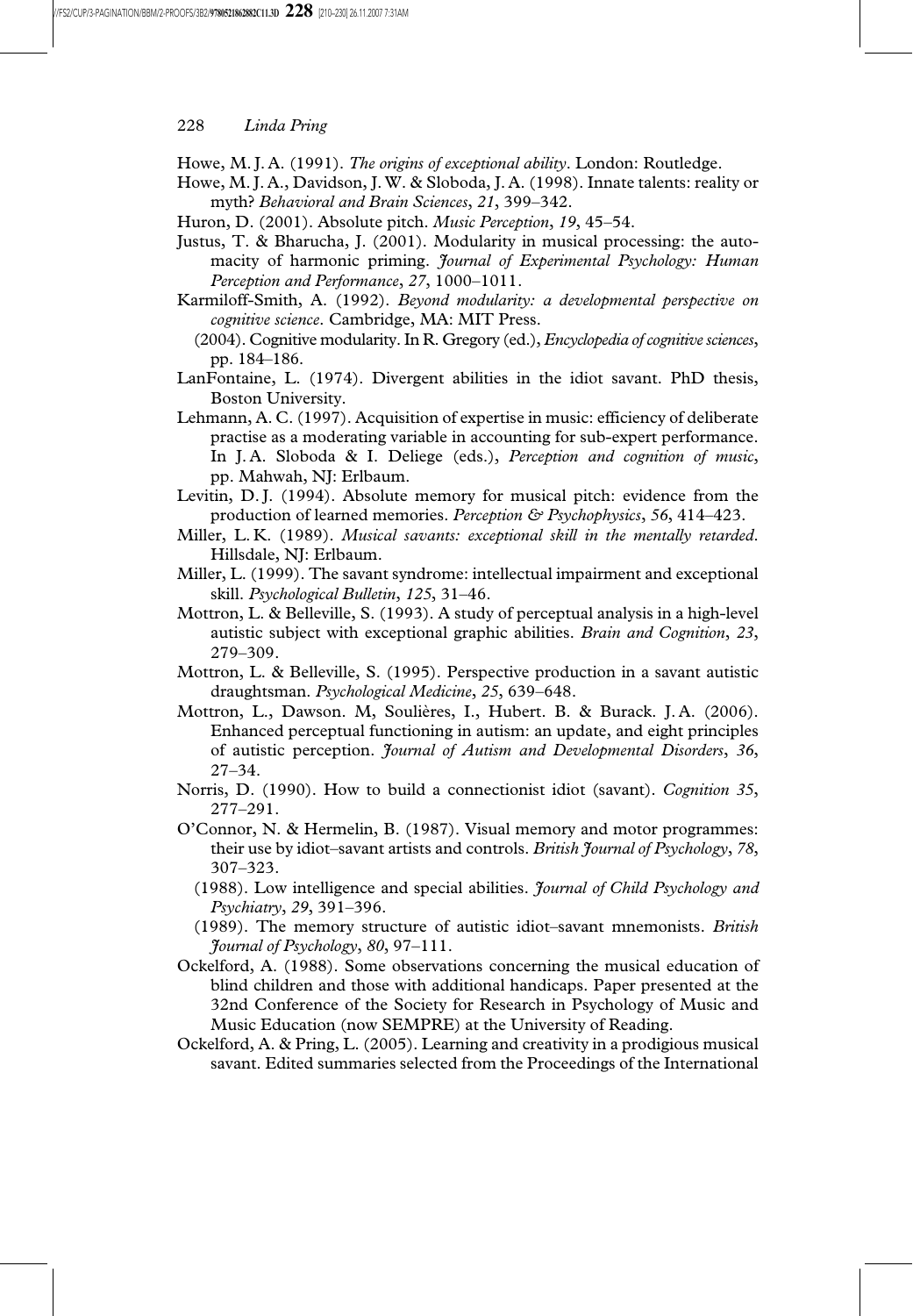Conference of the Royal National Institute for the Blind held in London April 2005, International Congress Series, 1282, 903–907.

- Ockelford, A. & Pring, L. (2006). Learning and creativity in a musical savant. Paper presented at the 4th Mary Kitzinger International Conference on Visual Impairment, Kingston University, July 2006.
- Peretz, I. & Hyde, K. L. (2003). What is specific to music processing? Insights from congenital amusia. Trends in Cognitive Science, 7, 362–367.
- Pring, L. (2005). Savant syndrome. Developmental Medicine and Child Neurology, 47(7), 500–503.
- Pring, L. & Hermelin, B. (1997). Native savant talent and acquired skill. Autism, 1, 199–214.
	- (2002). Numbers and letters: exploring an autistic savant's unpractised ability. Neurocase, 8, 330–337.
- Pring, L., Hermelin, B. & Heavey, L. (1995). Savants, segments, art and autism. Journal of Child Psychology and Psychiatry, 36, 1065–1076.
- Pring, L. & Painter, J. (2002). Recollective experience in the visually impaired: the role of sensory and conceptual processing. British *Journal of Visual Impairment* and Blindness, 20, 24–32.
- Pring, L. & Tadic, V. (2005). More than meets the eye: blindness, autism and talent. In L. Pring (ed.), Autism and blindness: research and reflections, p. 66. London and Philadelphia: Whurr.
- Raven, J. C. (1998). Raven's standard progressive matrices test. San Antonio, TX: Harcourt.
- Reber, A. S. (1989). Implicit learning and tacit knowledge. *Journal of Experimental* Psychology: General, 118, 219–235.
- (1992). The cognitive unconscious: an evolutionary perspective. Consciousness & Cognition, 1, 93–113.
- Rimland, B. (1978). Inside the mind of the antistic savant. Psychology Today, 12(3), 69–80.
- Root-Bernstein, R. & Root-Bernstein, M. (2004). Artistic scientists and scientific artists: the link between polymathy and creativity. In R. J. Sternberg, E. L. Grigorenko & J. L. Singer (eds.), Creativity, pp. 127–151. Washington, DC: American Psychological Association.
- Ropar, D. & Mitchell, P. (2002). Shape constancy in autism: the role of prior knowledge and perspective cues. Journal of Child Psychology and Psychiatry, 43(5), pp. 647–654.
- Ryder, N. (2003). The creative and generative capacity of savant artists with autism. Unpublished PhD thesis, University of London.
- Ryder, N., Pring, L. & Hermelin, B. (2002). Lack of coherence and divergent thinking: two sides of the same coin in artistic talent? Current Psychology, 21, 168–175.
- Sacks, O. (1985). The man who mistook his wife for a hat. London: Duckworth.
- Selfe, L. (1977). Nadia: a case of extraordinary drawing ability in an autistic child. London: Academic Press.
- Shah, A. & Frith, U. (1993). Why do autistic individuals show superior performance on the Block Design task? *Journal of Child Psychology and Psychiatry*, 34, 1351–1364.